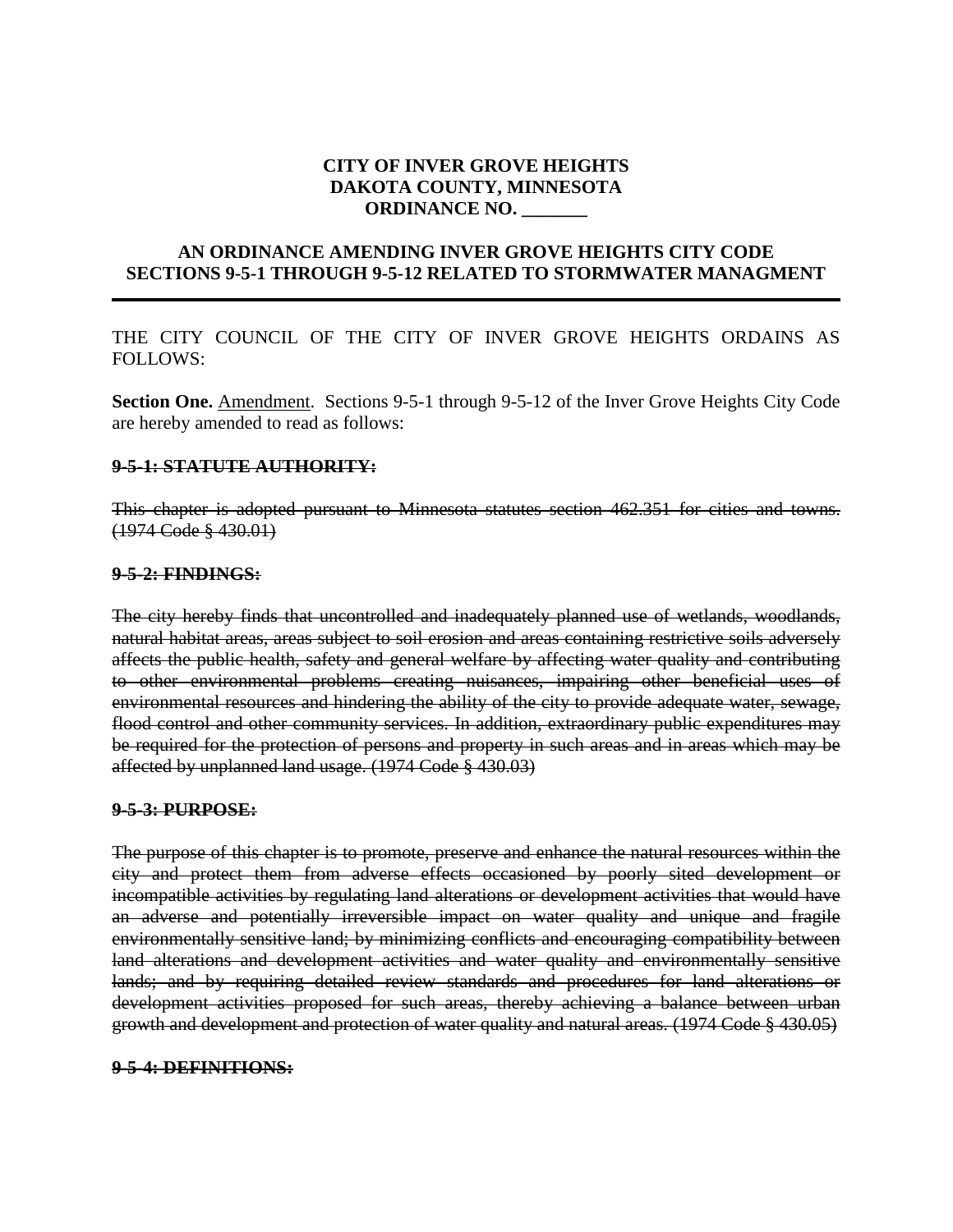For the purposes of this chapter, the following terms, phrases, words, and their derivatives shall have the meanings stated in this section. When not inconsistent with the context, words used in the present tense include the future tense, words in the plural number include the singular number, and words in the singular number include the plural number. The word "shall" is always mandatory and not merely directive.

APPLICANT: Any person who wishes to obtain a building permit, preliminary plat approval or an excavation permit.

CONTROL MEASURE: A practice or combination of practices to control erosion and attendant pollution.

DETENTION FACILITY: A permanent natural or manmade structure, including wetlands, for the temporary storage of runoff which contains a permanent pool of water.

EXCAVATION ACTIVITIES: Any excavation or filling activity as regulated by chapter 4 of this title.

FLOOD FRINGE: The portion of the floodplain outside of the floodway.

FLOODPLAIN: The areas adjoining a watercourse or water basin that have been or may be covered by a regional flood.

FLOODWAY: The channel of the watercourse, the bed of water basins, and those portions of the adjoining floodplain that are reasonably required to carry and discharge floodwater and provide water storage during a regional flood.

HYDRIC SOILS: Soils that are saturated, flooded, or ponded long enough during the growing season to develop anaerobic conditions in the upper part.

HYDROPHYTIC VEGETATION: Macrophytic plant life growing in water, soil or on a substrate that is at least periodically deficient in oxygen as a result of excessive water content.

LAND ALTERATION: Any change of the land surface including, but not limited to, removing vegetative cover, excavating, filling, grading, and the construction of utilities, roadways, parking areas and structures.

PERSON: Any individual, firm, corporation, partnership, franchisee, association or governmental entity.

PUBLIC WATERS: Waters of the state as defined in Minnesota statutes section 103G.005, subdivision 15.

REGIONAL FLOOD: A flood that is representative of large floods known to have occurred generally in the state and reasonably characteristic of what can be expected to occur on an average frequency in the magnitude of a 100-year recurrence interval.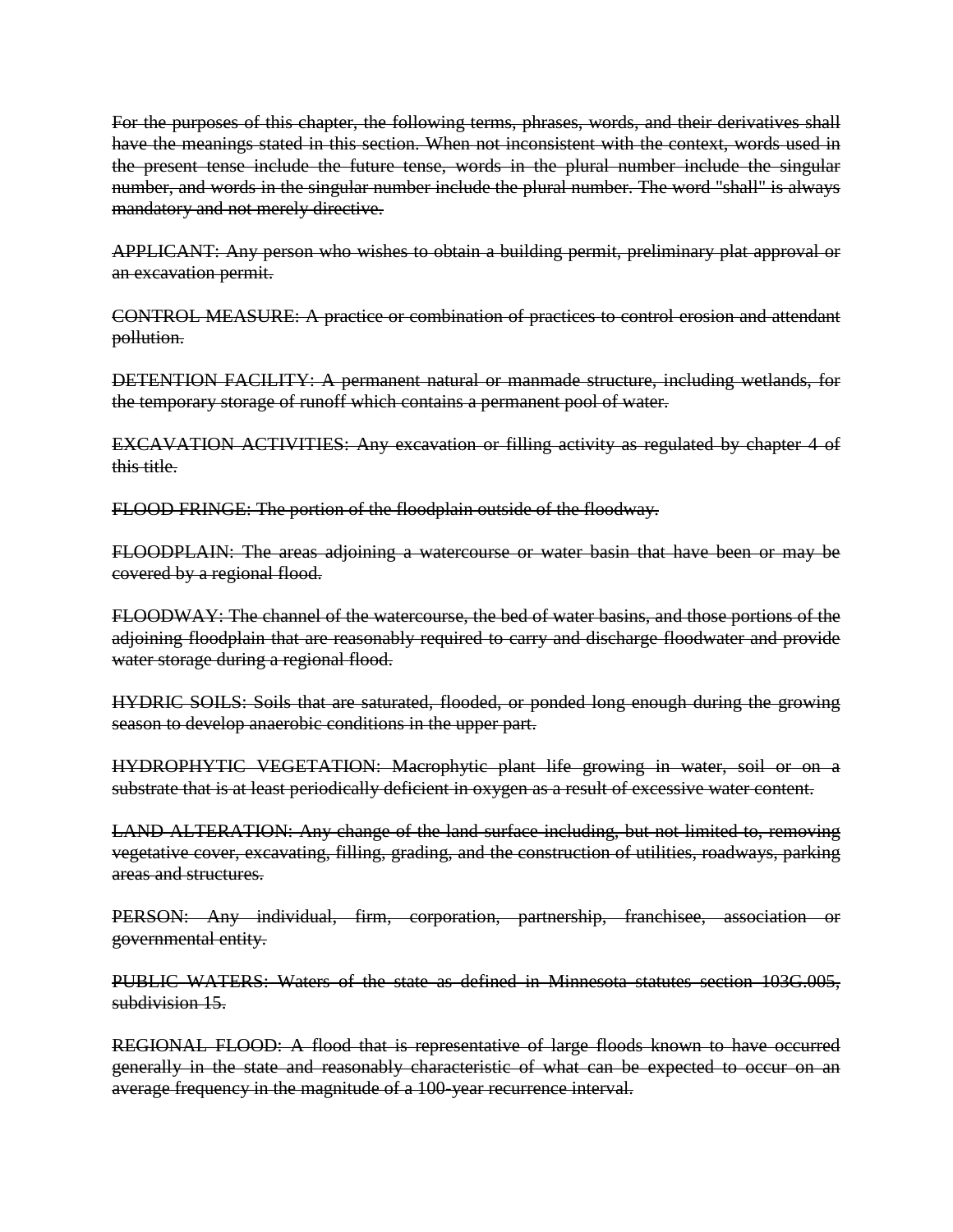RETENTION FACILITY: A permanent natural or manmade structure that provides for the storage of stormwater runoff by means of a permanent pool of water.

SEDIMENT: Solid matter carried by water, sewage, or other liquids.

STRUCTURE: Any manufactured, constructed or erected building including portable structures and earthen structures.

WETLANDS: Lands transitional between terrestrial and aquatic systems where the water table is usually at or near the surface or the land is covered by shallow water. For purposes of this definition, wetlands must have the following three (3) attributes:

- A. Have a predominance of hydric soils;
- B. Are inundated or saturated by surface or ground water at a frequency and duration sufficient to support a prevalence of hydrophytic vegetation typically adapted for life in saturated soil conditions; and
- C. Under normal circumstances, supports a prevalence of such vegetation. (1974 Code § 430.07)

#### **9-5-5: SCOPE; COMPLIANCE REQUIRED:**

- A. Scope: This chapter shall apply to any land alteration requiring any of the following permits or approvals:
	- 1. A building permit for any new single-family residential dwelling, two-family residential dwelling, multiple-family residential dwelling (3 or more attached dwelling units), commercial building, industrial building or institutional building, except for those properties where there exists a recorded contract or recorded agreement with the city which sets forth a stormwater, grading, drainage and erosion control plan that has been approved by the city;
	- 2. A preliminary plat;
	- 3. An excavation permit as regulated by chapter 4 of this title;
	- 4. Public improvement projects.
- B. Compliance With Provisions: No building permit, preliminary plat, excavation permit or public improvement project shall be approved until approval of a stormwater management plan has been obtained in strict conformance with the provisions of this chapter.
- C. Exemptions: The provisions of this chapter do not apply to: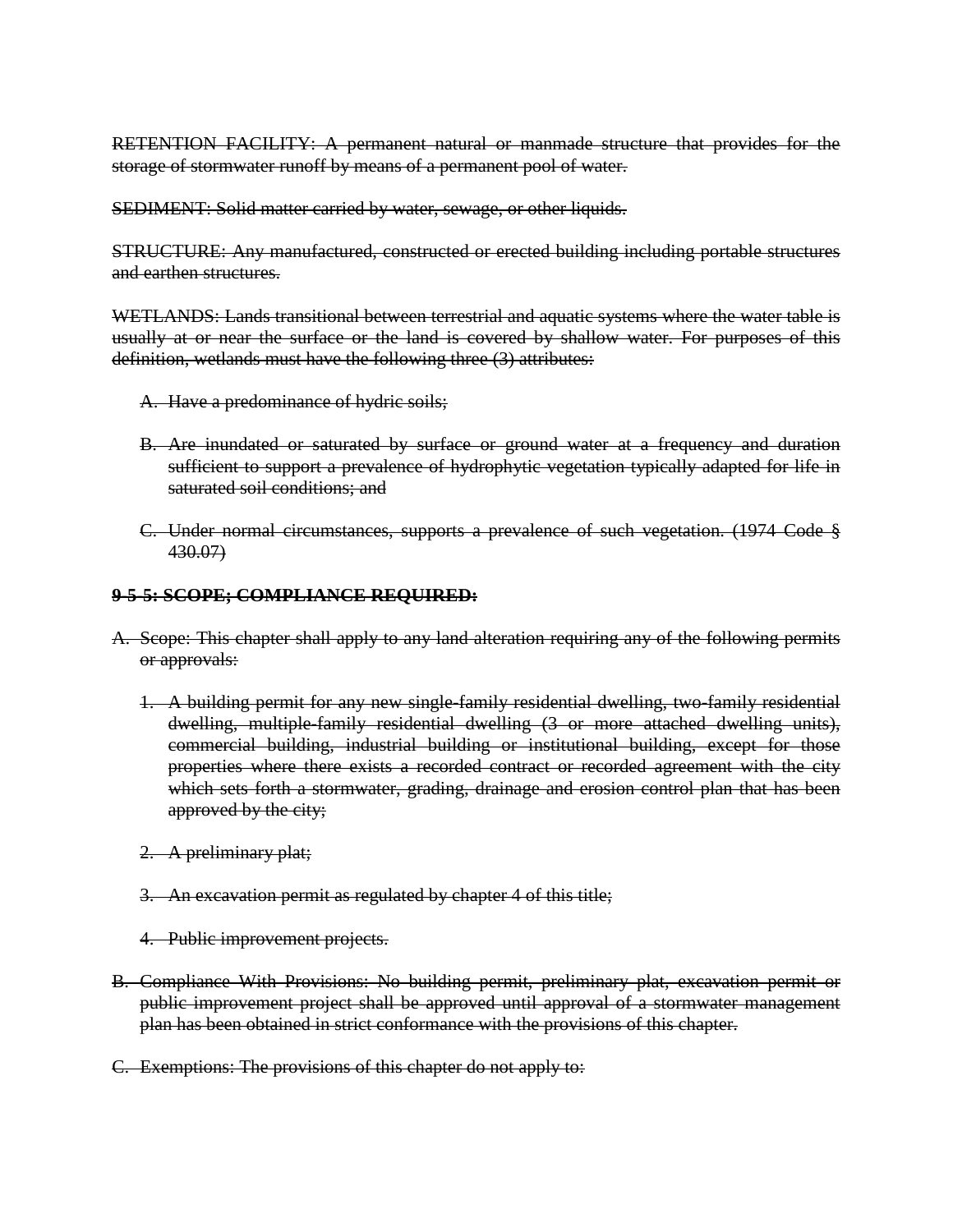- 1. Any currently valid building permit, preliminary plat, excavation permit, or public improvement project approved prior to the effective date hereof;
- 2. Construction of agricultural structures or land alterations associated with agricultural uses unless an excavation permit is required by chapter 4 of this title;
- 3. Installation of a fence, sign, telephone, and electric poles and other kinds of posts or poles; or
- 4. Emergency work to protect life, limb, or property. (Ord. 1241, 10-10-2011)

#### **9-5-6: SUBMISSION REQUIREMENTS:**

A stormwater management plan shall be submitted with all permit applications identified in subsection 9-5-5A of this chapter. Two (2) sets of clearly legible blue or black lined copies of drawings and required information shall be submitted. Drawings shall be prepared to a scale appropriate to the site of the project and suitable for the review to be performed. At a minimum, the scale shall be one inch equals one hundred feet  $(1" = 100')$ . The stormwater management plan shall contain the following information, which may be combined into one or more drawings or may be combined with submission requirements of other permits or approvals:

- A. Existing Site Map: A map of existing site conditions showing the site and immediately adjacent areas, including:
	- 1. The name and address of the applicant, the section, township and range, north point, date and scale of drawing and number of sheets;
	- 2. Location of the tract by an insert map at a scale sufficient to clearly identify the location of the property and giving such information as the names and numbers of adjoining roads, railroads, utilities, subdivisions, towns and districts or other landmarks;
	- 3. Existing topography with a contour interval appropriate to the topography of the land, but in no case having a contour interval greater than two feet  $(2')$ ;
	- 4. A delineation of all streams, rivers, public waters and wetlands located on and immediately adjacent to the site, including any classification given to the water body or wetland by the Minnesota department of natural resources, the Minnesota pollution control agency and/or the United States army corps of engineers;
	- 5. Location and dimensions of existing stormwater drainage systems and natural drainage patterns on and immediately adjacent to the site delineating in which direction and at what rate stormwater is conveyed from the site, identifying the receiving stream, river, public water, or wetland, and setting forth those areas of the unaltered site where stormwater collects;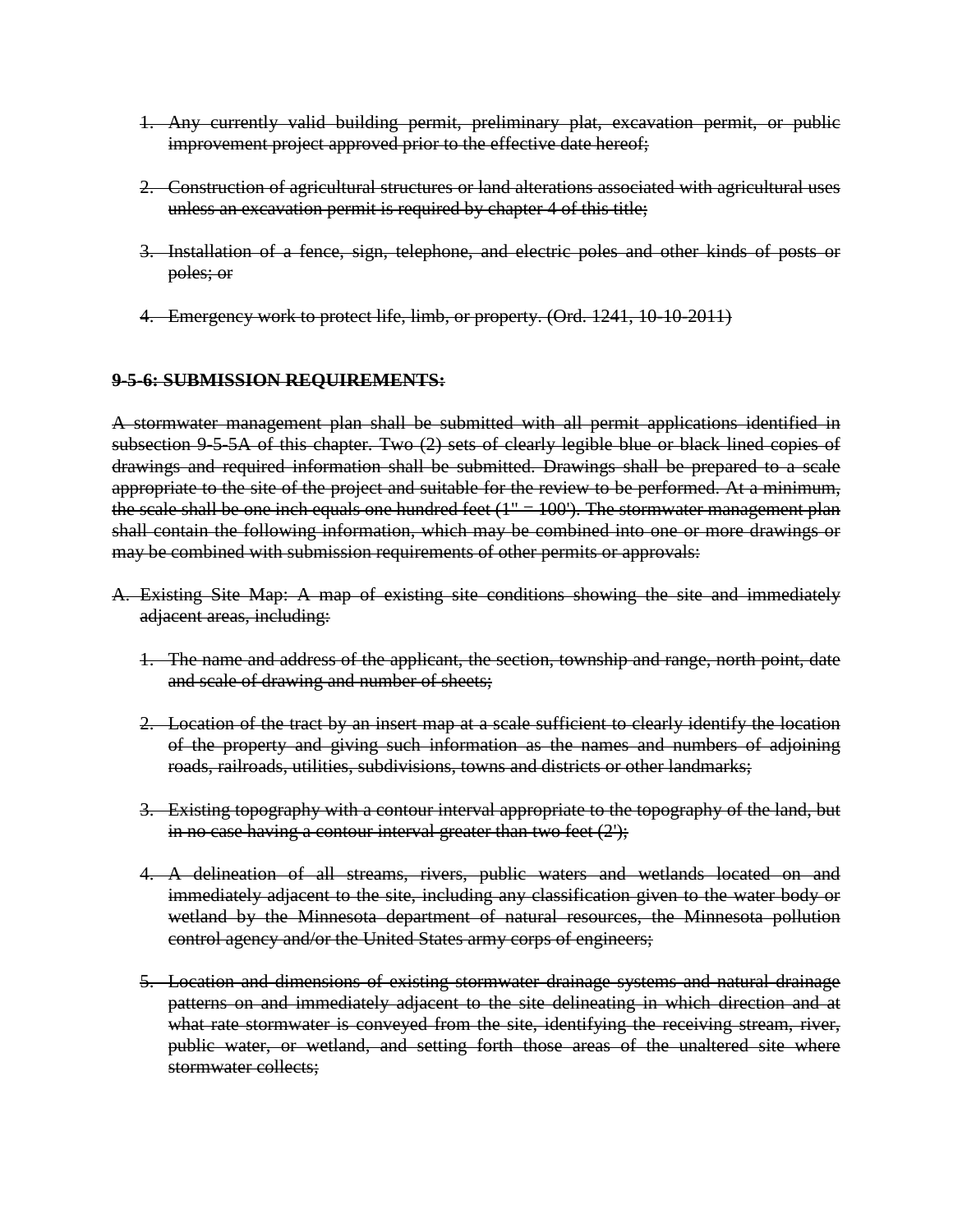- 6. A description of the soils of the site, including a map indicating soil types of areas of critical erosion to be disturbed as well as a soil report containing information on the suitability of the soils for the type of development proposed and describing any remedial steps to be taken by the developer to render the soils suitable;
- 7. Vegetative cover and clearly delineating any vegetation proposed for removal; and
- 8. 100-year floodplain, flood fringes and floodways.
- B. Site Construction Plan: A site construction plan including:
	- 1. Locations and dimensions of all proposed land disturbing activities and any phasing of those activities;
	- 2. Locations and dimensions of all temporary soil or dirt stockpiles;
	- 3. Locations and dimensions of all construction site erosion control measures necessary to meet the requirements of this chapter;
	- 4. Schedule of anticipated starting and completion date of each land disturbing activity including the installation of construction site erosion control measures needed to meet the requirements of this chapter; and
	- 5. Provisions for maintenance of the construction site erosion control measures during construction.
- C. Plan Of Final Site Conditions: A plan of final site conditions on the same scale as the existing site map showing the site changes including:
	- 1. Finished grading shown at contours at the same interval as provided above or as required to clearly indicate the relationship of proposed changes to existing topography and remaining features;
	- 2. A landscape plan, drawn to an appropriate scale, including dimensions and distances and the location, type, size and description of all proposed landscape materials which will be added to the site as part of the development;
	- 3. A drainage plan of the developed site delineating in which direction and at what rate storm water will be conveyed from the site and setting forth the areas of the site where storm water will be allowed to collect;
	- 4. The proposed size, alignment and intended use of any structures to be erected on the site;
	- 5. The proposed location of individual sewage treatment systems;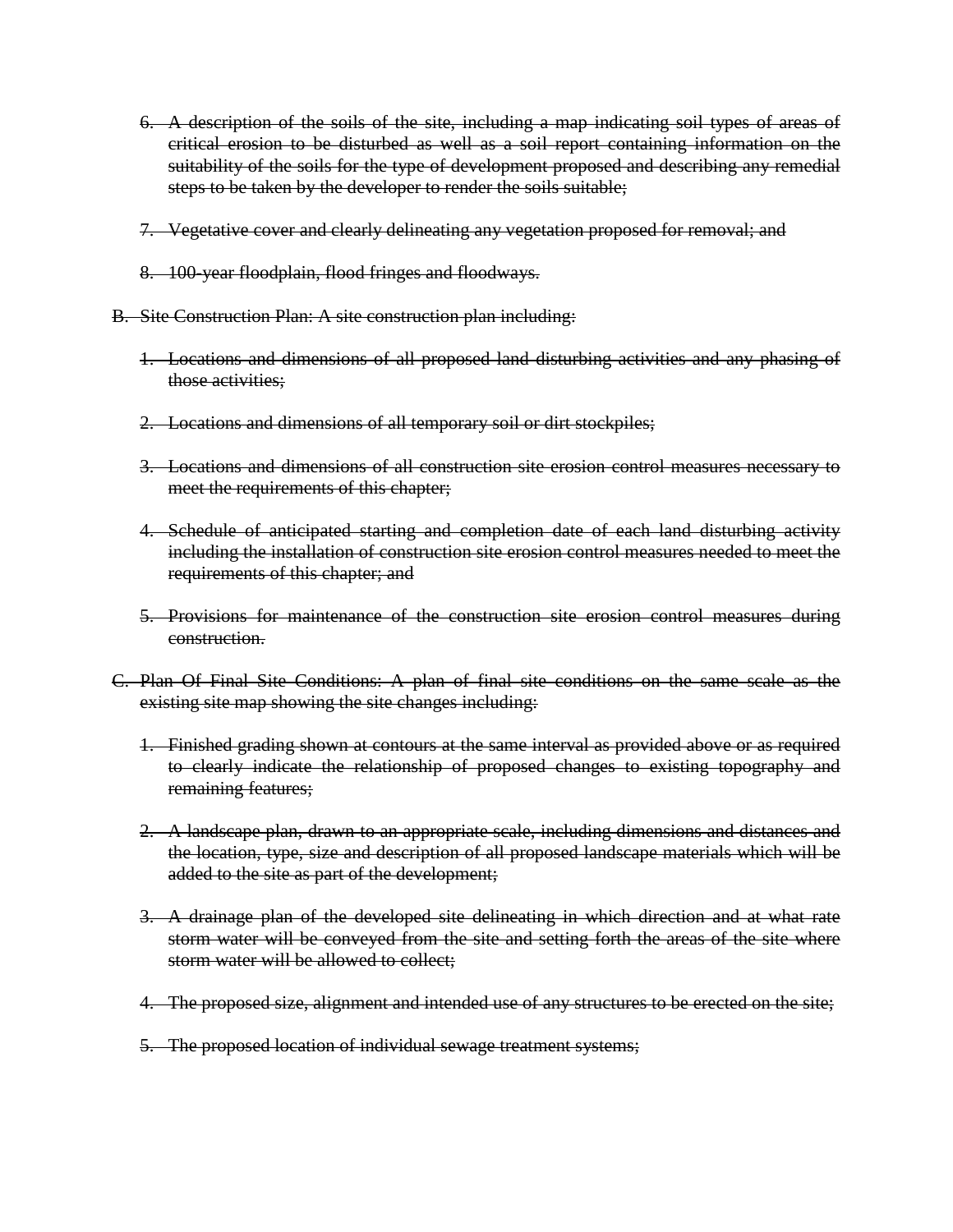- 6. A clear delineation and tabulation of all areas which shall be paved or surfaced, including a description of the surfacing material to be used; and
- 7. Any other information pertinent to the particular project which, in the opinion of the applicant, is necessary for the review of the project. (1974 Code § 430.11)

#### **9-5-7: PLAN REVIEW PROCEDURE:**

- A. Process: Storm water management plans meeting the requirements of section 9.5.6 of this chapter shall be reviewed by the engineering division in accordance with the standards of section 9-5-8 of this chapter. The director of public works, or designee, shall approve, approve with conditions, or deny the storm water management plan.
- B. Duration: A storm water plan approved in accordance with this chapter shall become void if the corresponding building permit, excavation permit, preliminary plat, or public improvement project expires or becomes invalid.
- C. Conditions: A storm water management plan may be approved subject to compliance with conditions reasonable and necessary to ensure that the requirements contained in this chapter are met. Such conditions may, among other matters, limit the size, kind or character of the proposed development, require the construction of structures, drainage facilities, storage basins and other facilities, require replacement of vegetation, establish required monitoring procedures, stage the work over time, require alteration of the site design to ensure buffering, and require the conveyance for storm water management purposes to the city or other public entity of certain lands or interests therein.
- D. Letter Of Credit: Prior to approval of any storm water management plan, the applicant shall submit a letter of credit or cash escrow to cover the estimated cost of site restoration. The letter of credit or cash escrow amount shall be based on ten thousand dollars (\$10,000.00) per acre of gross lot area with a five thousand dollar (\$5,000) minimum.
- E. Amendment: A storm water management plan may be revised in the same manner as originally approved. (1974 Code § 430.13)

### **9-5-8: APPROVAL STANDARDS:**

No storm water management plan which fails to meet the standards contained in this section shall be approved by the city.

#### A. General Criteria:

1. An applicant shall install or construct all storm water management facilities necessary to manage increased runoff so that the 2-year and 10-year storm peak discharge rates existing before the proposed land alteration shall not be increased and accelerated. Channel erosion shall not occur as a result of the proposed land disturbing or development activity.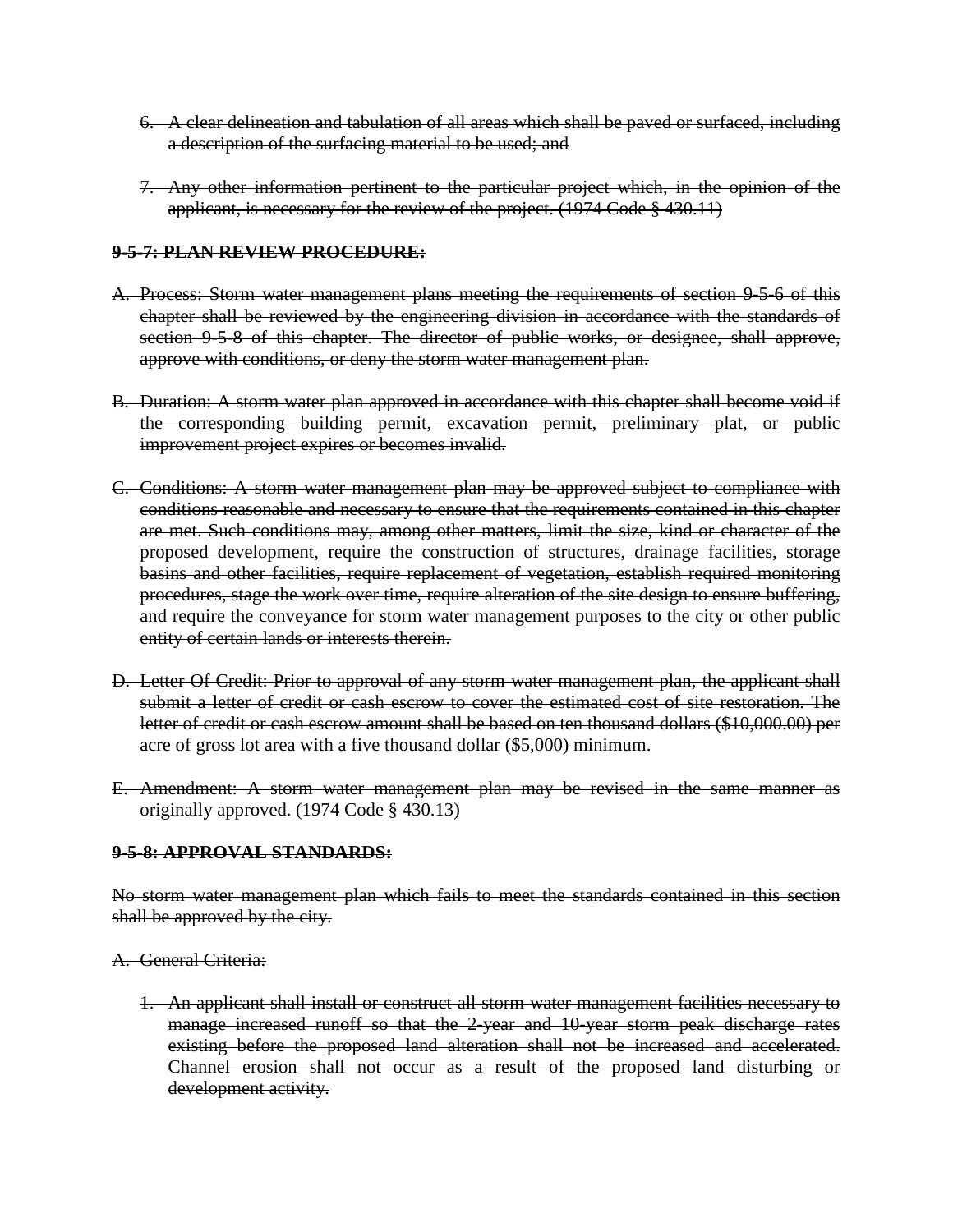- 2. The applicant shall give consideration to reducing the need for storm water management facilities by incorporating the use of natural topography and land cover such as wetlands, ponds, natural swales and depressions as they exist before development to the degree that they can accommodate the additional flow of water without compromising the integrity or quality of the wetland or pond.
- 3. The following storm water management practices shall be investigated in developing a storm water management plan in the following descending order of preference:
	- a. Infiltration of runoff on site, if suitable soil conditions are available for use;
	- b. Flow attenuation by use of open vegetated swales and natural depressions;
	- c. Storm water retention facilities; and
	- d. Storm water detention facilities.
- 4. A combination of successive practices may be used to achieve the applicable minimum control requirements specified in subsection A1 of this section. Justification shall be provided by the applicant for the method selected.
- B. Storm Water Retention Criteria: Land alterations involving one acre or more of total impervious surface area (existing and proposed) shall require on site storm water retention facilities designed according to the most current technology as reflected in the MPCA publication "Protecting Water Quality In Urban Areas", and shall contain, at a minimum, the following design factors:
	- 1. A permanent pond surface area equal to two percent (2%) of the impervious area draining to the pond or one percent (1%) of the entire area draining to the pond, whichever amount is greater.
	- 2. An average permanent pool depth of four feet (4') to ten feet (10').
	- 3. A permanent pool length to width ratio of three to one (3:1) or greater.
	- 4. A minimum protective shelf extending ten feet (10') into the permanent pool with a slope of ten to one (10:1) beyond which slopes should not exceed three to one (3:1).
	- 5. A protective buffer strip of vegetation surrounding the permanent pool at a minimum width of ten feet (10').
	- 6. All storm water retention facilities shall have a device to keep oil, grease, other floatable material from moving downstream as a result of normal operations.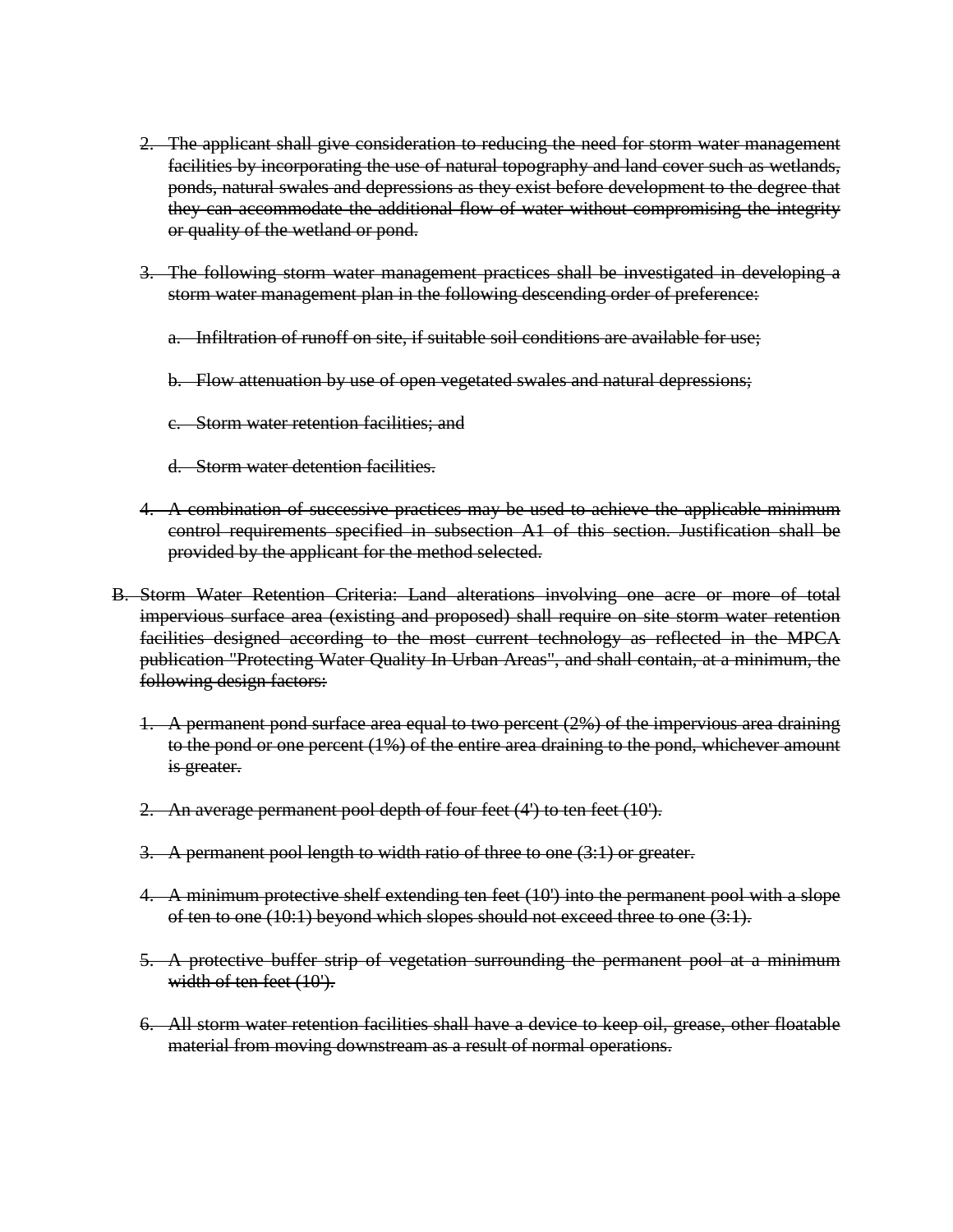- 7. Storm water retention facilities for new developments must be sufficient to limit peak flows in each subwatershed to those that existed before the development for the 10-year storm event. All calculations and hydrologic models/information used in determining peak flows shall be submitted along with the storm water management plan.
- 8. All storm water retention facilities must have a means to remove coarse grained particles prior to discharge into a watercourse or storage basin.
- 9. An extended detention basin, existing wetland when in conformance with subsection C of this section, or other storm water management facility may be used in place of a retention pond when a permanent pool of water is not desired with respect to public safety, character of surrounding development, and aesthetics as determined by the director of public works.
- C. Site Dewatering: Water pumped from the site shall be treated by temporary sedimentation basins, grit chambers, sand filters, upflow chambers, hydrocyclones, swirl concentrators or other appropriate controls as appropriate. Water may not be discharged in a manner that causes erosion or flooding of the site, receiving channels or wetlands.
- D. Waste And Material Disposal: All waste and unused building materials (including garbage, debris, cleaning wastes, wastewater, toxic materials or hazardous materials) shall be properly disposed of off site and not allowed to be carried by runoff into a receiving channel or storm sewer system.
- E. Tracking: Each site shall have graveled roads, access drives and parking areas of sufficient width and length to prevent sediment from being tracked onto public or private roadways. Any sediment reaching a public or private road shall be removed by street cleaning (not flushing) before the end of each workday.
- F. Drain Inlet Protection: All storm drain inlets shall be protected during construction, until control measures are in place, with a straw bale, silt fence or equivalent barrier meeting accepted design criteria, standards and specifications contained in the MPCA publication "Protecting Water Quality In Urban Areas".
- G. Site Erosion Control: The following criteria apply only to construction activities that result in runoff leaving the site:
	- 1. Channelized runoff from adjacent areas passing through the site shall be diverted around disturbed areas, if practical. Otherwise, the channel shall be protected as described below. Sheet flow runoff from adjacent areas greater than ten thousand (10,000) square feet in area shall also be diverted around disturbed areas, unless shown to have resultant runoff rates of less than 0.5 ft. 3/sec. across the disturbed area for the 1-year storm. Diverted runoff shall be conveyed in a manner that will not erode the conveyance and receiving channels.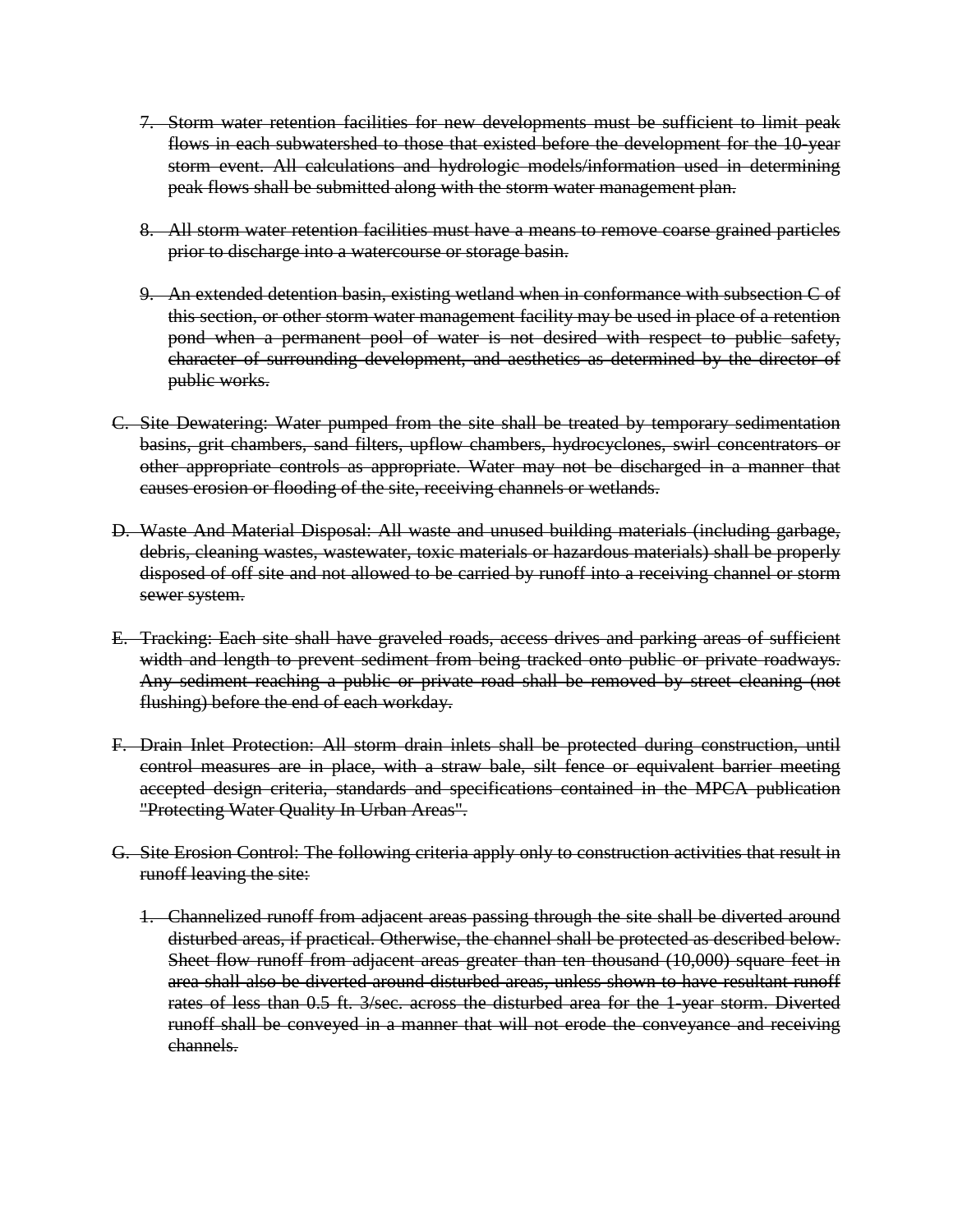- 2. All activities on the site shall be conducted in a logical sequence to minimize the area of bare soil exposed at any one time.
- 3. Runoff from the entire disturbed area on the site shall be controlled by meeting either subsections G3a and G3b or subsections G3a and G3c of this section.
	- a. All disturbed ground left inactive for fourteen (14) or more days shall be stabilized by seeding or sodding (only available prior to September 15) or by mulching or covering or other equivalent control measure.
	- b. For sites with more than ten (10) acres disturbed at one time, or if a channel originates in the disturbed area, one or more temporary or permanent sedimentation basins shall be constructed. Each sedimentation basin shall have a surface area of at least one percent (1%) of the area draining to the basin and at least three feet (3') of depth and constructed in accordance with accepted design specifications. Sediment shall be removed to maintain a depth of three feet (3'). The basin discharge rate shall also be sufficiently low as to not cause erosion along the discharge channel or the receiving water.
	- c. For sites with less than ten (10) acres disturbed at one time, silt fences, straw bales, or equivalent control measures shall be placed along all sideslope and downslope sides of the site. If a channel or area of concentrated runoff passes through the site, silt fences shall be placed along the channel edges to reduce sediment reaching the channel. The use of silt fences, straw bales, or equivalent control measures must include a maintenance and inspection schedule.
- 4. Any soil or dirt storage piles containing more than ten (10) cubic yards of material should not be located with a downslope drainage length of less than twenty five feet (25') from the toe of the pile to a roadway or drainage channel. If remaining for more than seven (7) days, they shall be stabilized by mulching, vegetative cover, tarps or other means. Erosion from piles which will be in existence for less than seven (7) days shall be controlled by placing straw, bales or silt fence barriers around the pile. In-street utility repair or construction soil or dirt storage piles located closer than twenty five feet (25') of a roadway or drainage channel must be covered with tarps or suitable alternative control if exposed for more than seven (7) days, and the storm drain inlets must be protected with straw, bale or other appropriate filtering barriers.
- H. Wetlands: Existing wetlands may be used for storm water management purposes, provided the following criteria are met:
	- 1. The wetland shall not be classified as a group I or II water within the city water resource management plan.
	- 2. A protective buffer strip of natural vegetation at least ten feet (10') in width shall surround all wetlands.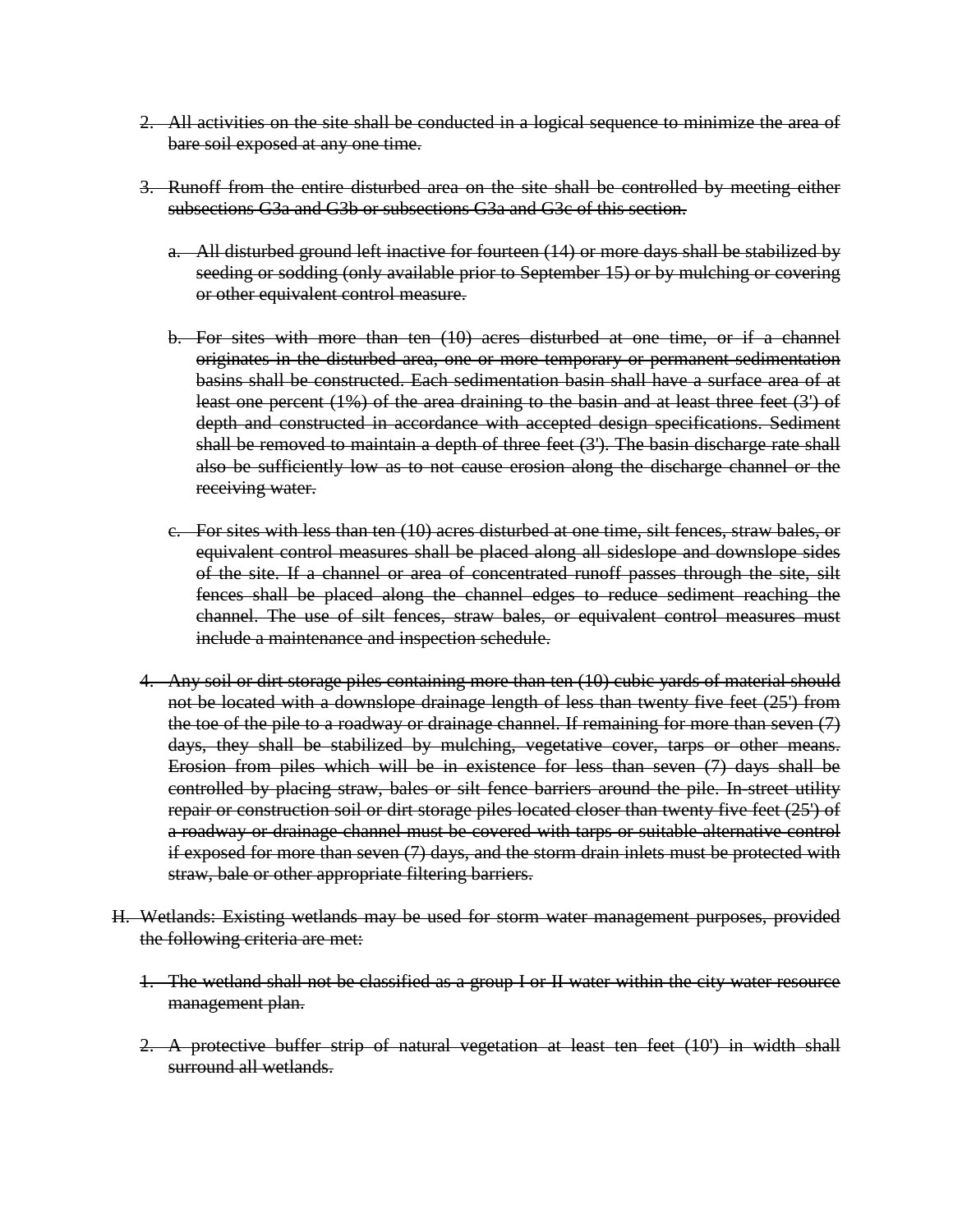- 3. A sediment trapping device or area that is designed to trap sediments 0.5 millimeters in size or greater with a trap volume size based upon a prescribed maintenance schedule shall be installed prior to discharge of storm water into the wetlands.
- 4. The natural outlet control elevation of the wetlands, if it is not a DNR public water, shall not be changed except when either:
	- a. The outlet is intended to restore the wetland to its original elevation;
	- b. The wetland basin is landlocked and the artificial outlet control is placed no lower than one and one-half feet (1.5') below the ordinary high water mark;
	- c. The proposed level control is identified in the city water resource management plan; or
	- d. The level change is approved by a technical evaluation panel convened pursuant to the state wetland conservation act of 1991 (WCA).
- 5. The water fluctuation from storm water shall not be increased over what occurs naturally, except as provided in subsection H4c of this section.
- 6. The wetland shall not be a protected fen.
- 7. Wetlands shall not be drained or filled, wholly or partially, unless replaced by restoring or creating wetland areas in accordance with the WCA. When wetland replacement is required, it shall be guided by the following principles in descending order of priority:
	- a. Avoiding the direct or indirect impact of the activity that may destroy or diminish the wetland;
	- b. Minimizing the impact by limiting the degree or magnitude of the wetland activity and its implementation;
	- c. Rectifying the impact by repairing, rehabilitating, or restoring the affected wetland environment;
	- d. Reducing or eliminating the impact over time by preservation and maintenance operations during the life of the activity; and
	- e. Compensating for the impact by replacing or providing substitute wetland resources or environments.
- 8. If the wetland is a DNR public water, all necessary permits from the DNR shall be obtained.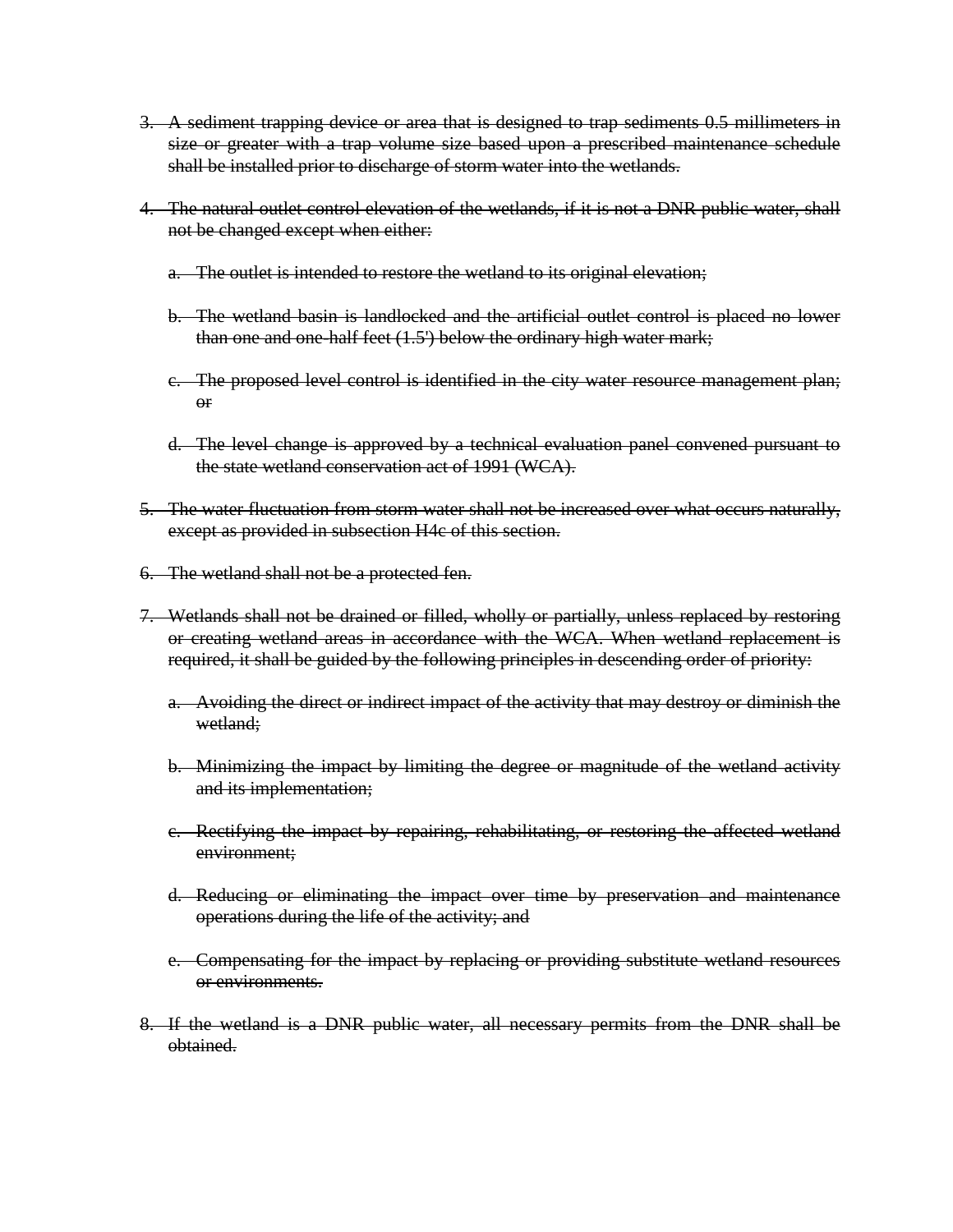- I. Models/Methodologies/Computations: Hydrologic models and design methodologies used for the determination of runoff and analysis of storm water management structures shall be approved by the director of public works. Plans, specifications and computations for storm water management facilities submitted for review shall be sealed and signed by a registered professional engineer. All computations shall appear on the plans submitted for review, unless otherwise approved by the director of public works.
- J. Watershed Management Plans/Ground Water Management Plans: Storm water management plans shall be consistent with adopted watershed management plans and ground water management plans prepared in accordance with Minnesota statutes sections 103B.231 and 103B.255, respectively, and as approved by the Minnesota board of water and soil resources in accordance with state law. (1974 Code § 430.15)

### **9-5-9: FEE IN LIEU OF FACILITIES:**

- A. Fee In Lieu: In lieu of the storm water management facilities required in section 9-5-8 of this chapter, the city may allow an applicant to make a monetary contribution to the development and maintenance of community storm water management facilities designed to serve multiple land disturbing and development activities when consistent with the city water resource management plan.
- B. Calculation Of Fee: The amount of monetary contribution shall be based on twenty five cents (\$0.25) per square foot of total impervious surface area (existing and proposed) on the subject property. For preliminary plats, an estimated impervious coverage per lot, subject to the approval of the director of public works, shall be included in the total impervious surface area calculation.
- C. Payment Of Fee: Payment of a monetary contribution shall occur as follows:
	- 1. Building permit: Upon issuance of a building permit.
	- 2. Excavation permit: Upon issuance of an excavation permit.
	- 3. Preliminary plat: Upon approval of the final plat or commencement of land alteration, whichever occurs first. (1974 Code § 430.17)

### **9-5-10: MAINTENANCE STANDARDS:**

All storm water management facilities shall be designed to minimize the need of maintenance, to provide access for maintenance purposes, and to be structurally sound. In addition, the following maintenance standards shall apply:

A. All storm water detention ponds shall be maintained to ensure continued effective removal of pollutants from storm water runoff. In addition, upon fifty percent (50%) of the pond's original design volume being filled with sediment, the sediment shall be removed and the pond restored to its original design.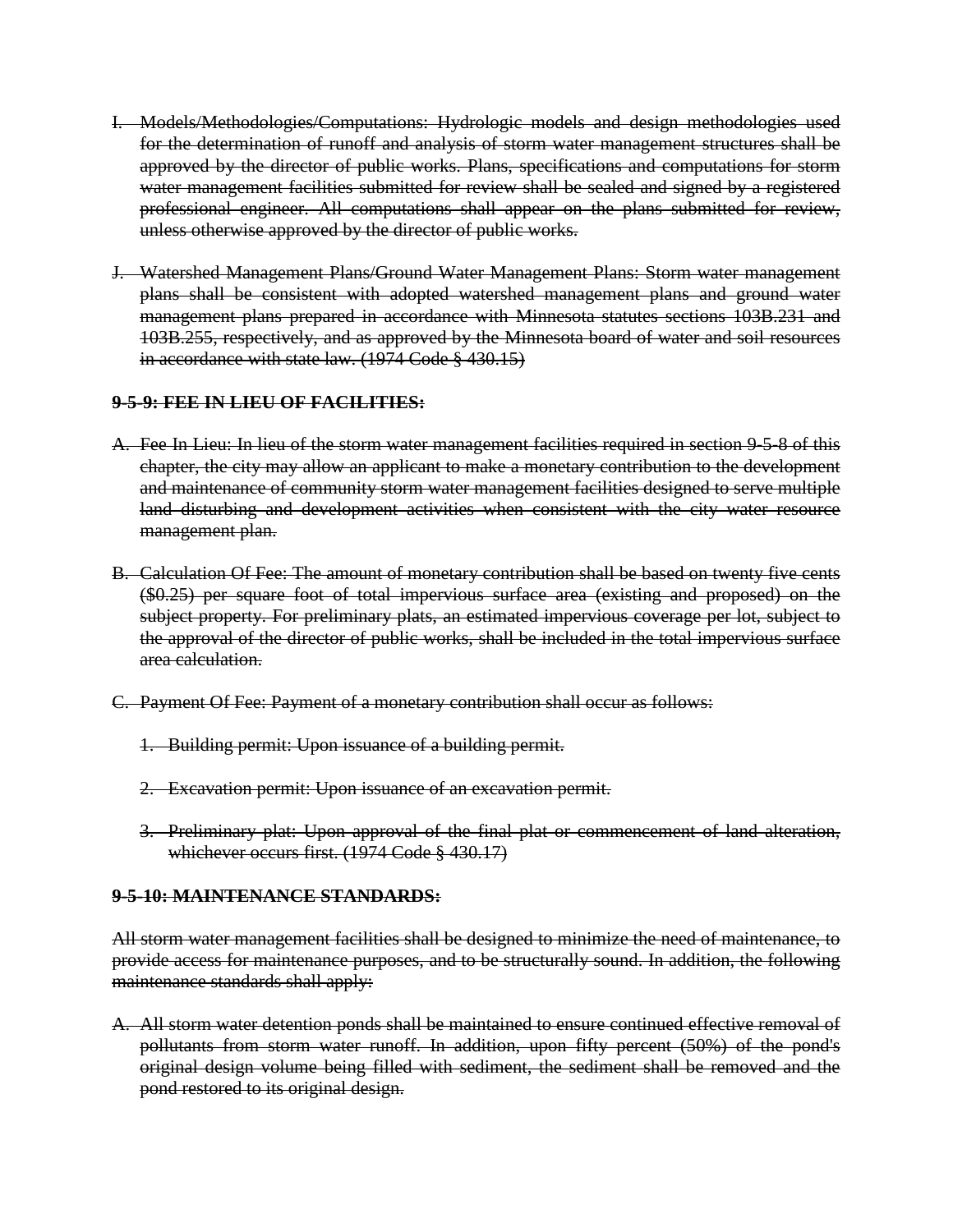- B. The director of public works, or designated representative, shall inspect all storm water management facilities during construction, during the first year of operation and at least once every five (5) years thereafter.
- C. The applicant shall provide all necessary easements upon the subject property for inspection and maintenance purposes of stormwater management facilities as determined by the director of public works.
- D. Stormwater management facilities serving a single-family residential area or subdivision, but more than one single-family lot, shall be maintained by the city. The cost incurred by the city for maintenance of said facilities shall be assessed or levied through a special stormwater taxing district against the properties contributing stormwater runoff to or through the facility.
- E. Stormwater management facilities serving a multiple-family residential building or development; a commercial, industrial or institutional building or development; or an individual parcel shall be maintained by the property owner on which the facility is located, unless it is determined by the director of public works that it is in the best interests of the city for the city to maintain such facilities. If the city is to maintain the stormwater management facilities, the cost incurred by the city for the maintenance may be assessed or levied as described in subsection D of this section. (1974 Code § 430.19)

### **9-5-11: PENALTY:**

Any person, firm or corporation violating any provision of this chapter shall be fined as provided in section 1-4-1 of this code, and a separate offense shall be deemed committed on each day during or on which a violation occurs or continues. (1974 Code § 430.21; amd. 2008 Code)

#### **9-5-12: CONFLICTING PROVISIONS:**

In the event of any conflict between the provisions of this chapter and the provisions of this code, the more restrictive standard prevails. (1974 Code § 430.23)

### **9-5-1: AUTHORIZATION:**

#### This Ordinance is adopted pursuant to Minnesota Statutes Section 462.351 for cities and towns (1990).

Nothing in this ordinance shall be construed to limit the existing authority of the City to enforce rules and regulations in place. This ordinance shall be cumulative to and in furtherance of any statutory, common law, or other legal right, duty, power, or authority possessed by the City. Compliance with this ordinance or any permit or plan approval rendered hereunder, shall not excuse any person from compliance with any other federal, state or local law, ordinance, regulation, rule or order.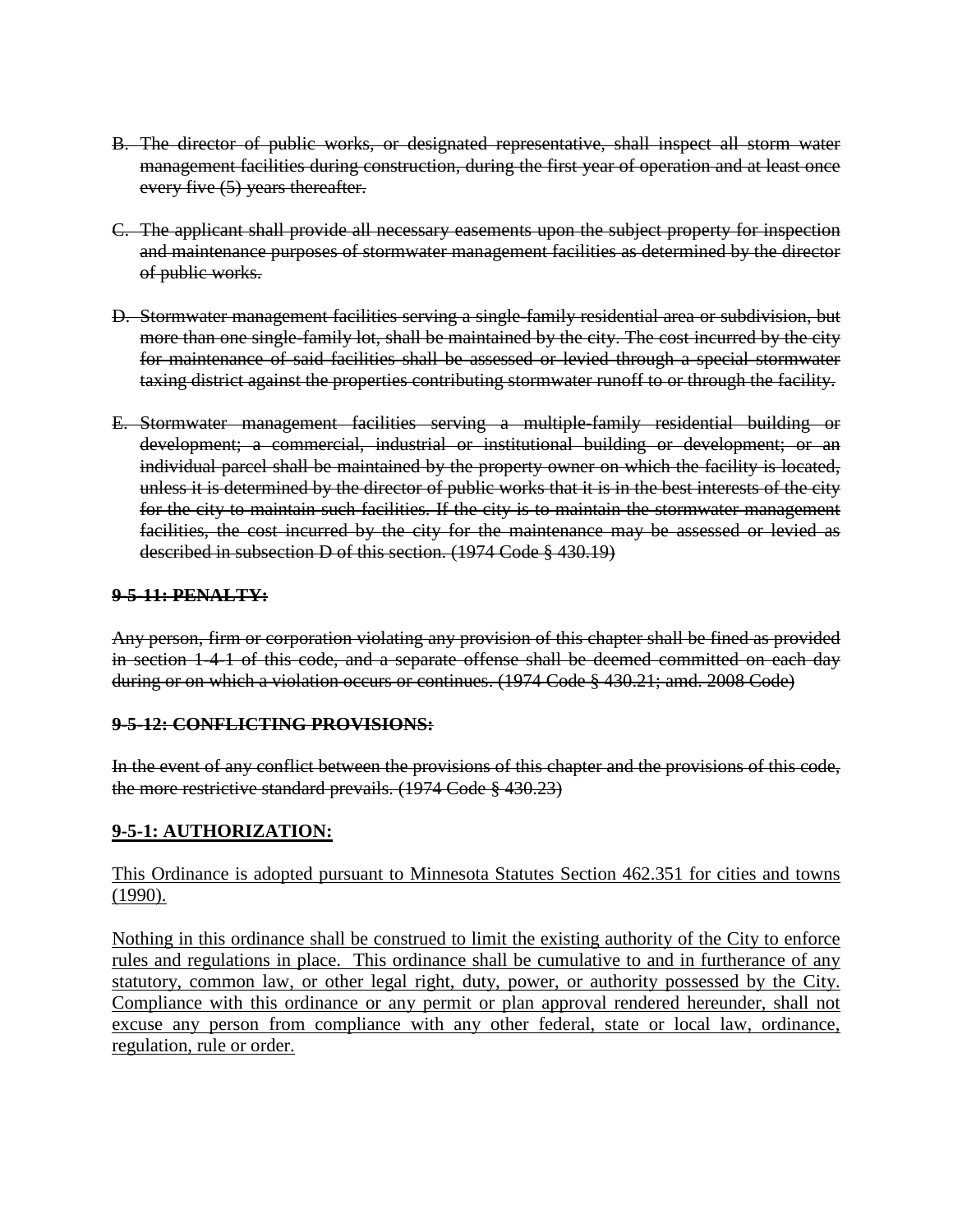Any powers granted to, or duties imposed upon the Director of Public Works, may be delegated by the Director of Public Works to other city personnel.

# **9-5-2: FINDINGS:**

The City of Inver Grove Heights, hereby finds that uncontrolled and unmanaged stormwater and snowmelt runoff can have significant adverse impacts upon water resources; and can adversely affect the health, safety, property and general welfare of the community, and diminish the public enjoyment and use of natural resources. Specifically, runoff can:

- A. Cause erosion to exposed soil resulting in loss of topsoil and deposition of sediments.
- B. Carry nutrients, pathogens, organic matter, heavy metals, toxins, and other pollutants to lakes, streams, and wetlands.
- C. Diminish the capacity of water resources to support recreational and water supply uses and reduces the natural diversity of plant and animal life.
- D. Clog existing drainage systems, increasing maintenance problems and costs.
- E. Cause bank and channel erosion.
- F. Increase downstream flooding.
- G. Reduce groundwater recharge, which may diminish stream base flows and lower water levels in lakes, ponds, and wetlands.
- H. Contaminate drinking water supplies.
- I. Increase risk of property damage and personal injury.

Further, effective stormwater pollution prevention, addressing the following issues, depends on proper planning and design, the timely installation and maintenance of site and situation of appropriate best management practices (BMPs), and prompt and appropriate response upon discovery of previously unknown pollutant sources.

## **9-5-3: PURPOSE:**

The purpose of this ordinance is to set forth minimum requirements for managing the quantity and quality of runoff from all types of land uses throughout the City to achieve the following objectives:

A. Protect, preserve, and use natural surface and groundwater storage and retention systems;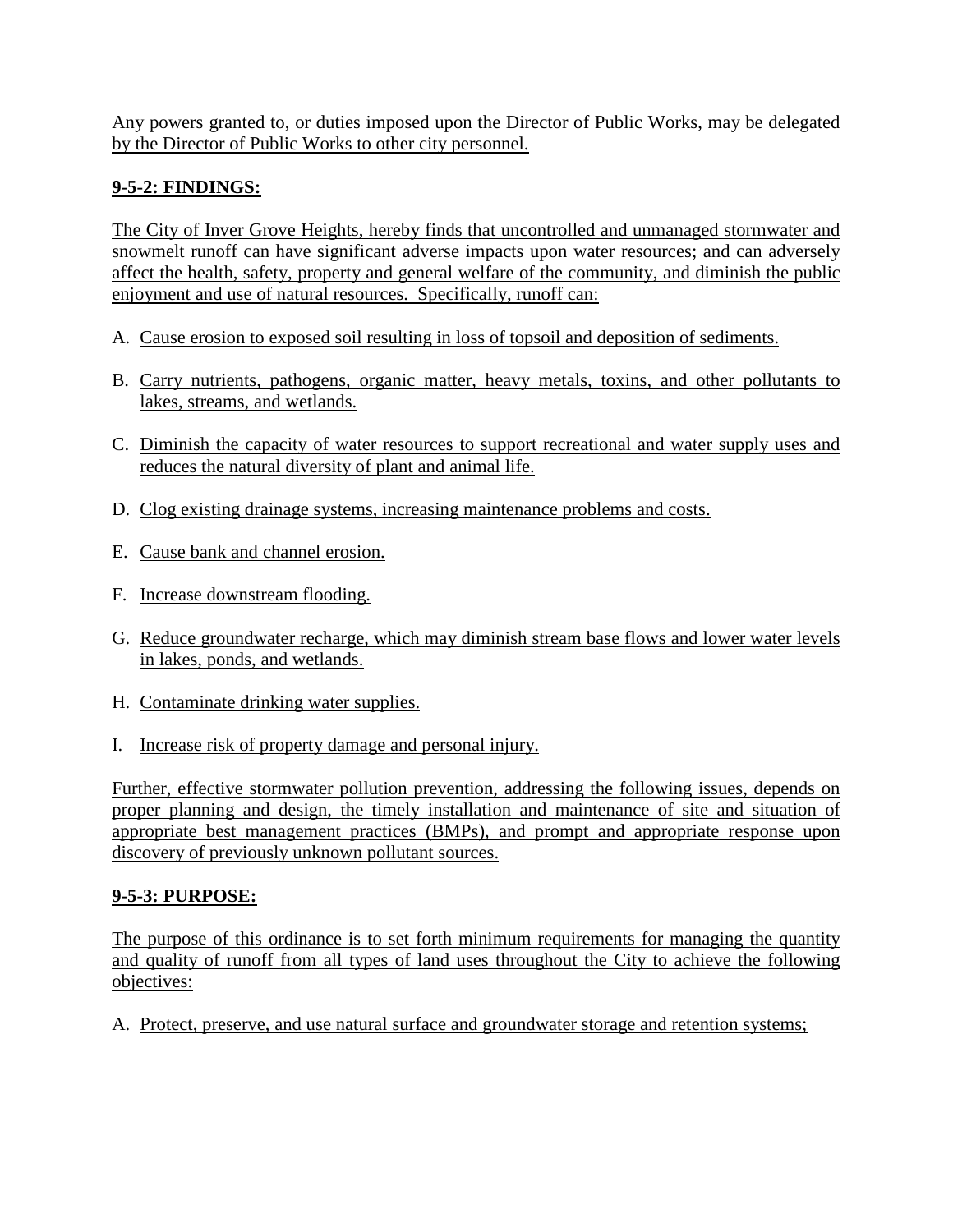- B. Improve the quality of stormwater runoff reaching surface water resources within the City and the Mississippi River by reducing nonpoint source pollution (including sediment) carried as stormwater runoff;
- C. Minimize flood damage to residential, business, commercial and public structures and property, and protect against increased flooding caused by land disturbing activities and other projects;
- D. Reduce volumes of stormwater runoff and the amount of impervious surfaces in the developed parts of the City;
- E. Limit the rates and volumes, and increase the treatment of stormwater runoff, by managing stormwater runoff as close to its source as possible and mimicking the system's natural hydrology;
- F. Minimize flood damage to residential, business, commercial, and public structures and property, and protect against increased flooding caused by land disturbing activities and other projects;
- G. Minimize erosion and sedimentation;
- H. Minimize damage from sediments resulting from eroded soil;
- I. Regulate land-disturbing activities to protect against erosion and sedimentation;
- J. Implement soil protection and sedimentation controls to maintain health, safety, and welfare;
- K. Protect and enhance fish and wildlife habitat and water recreational facilities; and
- L. Secure the other benefits associated with proper management of surface and ground water.

## **9-5-4: DEFINITIONS:**

Unless specifically defined below, the words or phrases used in this chapter shall have the same meaning as they have in the Minnesota Stormwater Manual and if not defined there, as they are defined in common usage. When not inconsistent with the context, words used in the present tense include the future tense, words in the plural number include the singular number, and words in the singular number include the plural number. The words "shall" and "must" are always mandatory and not merely directive.

APPLICANT: Any person or entity that applies for any permit for a project that includes a Land Disturbing Activity. Applicant also means that person's agents, employees, and others acting under that person's direction.

BEST MANAGEMENT PRACTICES (BMPs): Erosion and sediment control and stormwater management practices that are the most effective and practicable means of controlling,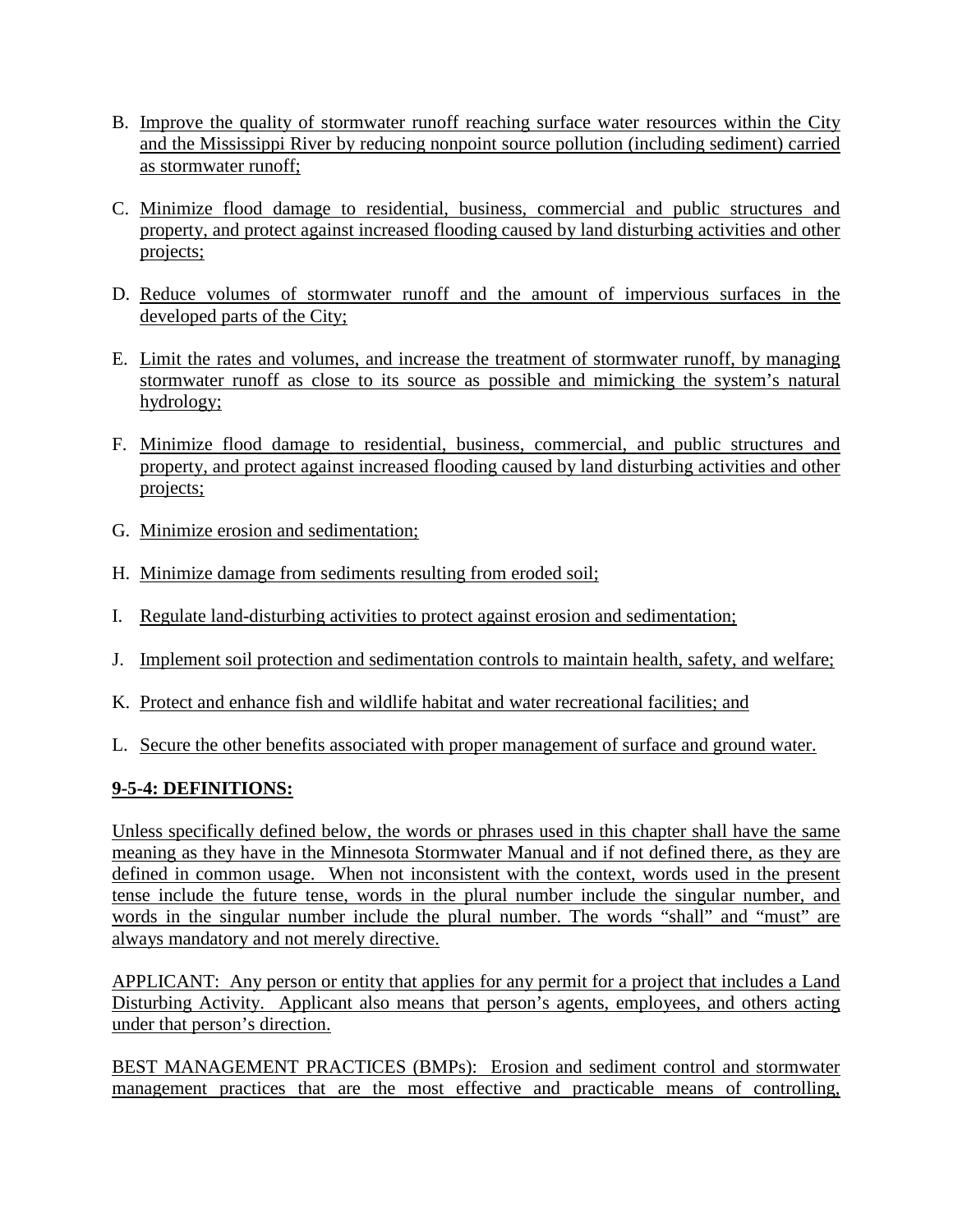preventing, and minimizing the degradation of surface water, including construction phasing, minimizing the length of time soil areas are exposed, and other management practices published by state or designated area-wide planning agencies. BMPs include integrated management practices (IMP), which are small-scale, distributed, onsite stormwater management devices.

Examples of BMPs can be found in the current versions of the Inver Grove Heights Stormwater Manual – Northwest Area (2006), the Minnesota Pollution Control Agency's Minnesota Stormwater Manual.

BUFFER: A protective vegetated zone located adjacent to a natural resource, such as a lake, stream or wetland, which is subject to direct or indirect human alteration. Such a buffer strip is an integral part of protecting an aquatic ecosystem through filtering pollutants and providing adjacent habitat. For a stream, the width of a buffer strip is the width along each bank of the stream. Therefore, a 30 foot wide stream with 100-foot wide buffer strips has a total width of 230 feet. Buffer vegetation may include preserving existing predevelopment vegetation and/or planting locally distributed native Minnesota trees, shrubs and grassy vegetation.

CITY PLAN: Any City adopted or approved planning document such the Comprehensive Plan, Water Resources Management Plan, Inver Grove Heights Stormwater Manual – Northwest Area (2006), land use plan, or other.

CONSTRUCTION ACTIVITY: A disturbance to the land that results in a change in the topography, existing soil cover (both vegetative and non-vegetative), or the existing soil topography that may result in accelerated storm water runoff, leading to soil erosion and movement of sediment into surface waters or drainage systems. Examples of construction activity may include clearing, grading, filling and excavating.

CONVEYANCE: A structure or feature used for transferring water from one location to another.

DESIGN STORM: A rainfall event of specified size and return frequency that is used to calculate the runoff volume and peak discharge rate and is used to measure the performance of stormwater management practices.

DISCHARGE: The release, conveyance, channeling, runoff, or drainage of stormwater, including snowmelt, into a receiving water resource.

DRAINAGEWAYS: Any natural or constructed channel which provides a course for water flowing either continuously or intermittently.

EROSION: Any process that wears away the surface of the land by the action of water, wind, ice, or gravity. Erosion can be accelerated by the activities of people and nature.

EROSION AND SEDIMENT CONTROL PRACTICE (ESC): The management procedures, techniques, and methods to control soil erosion and sedimentation.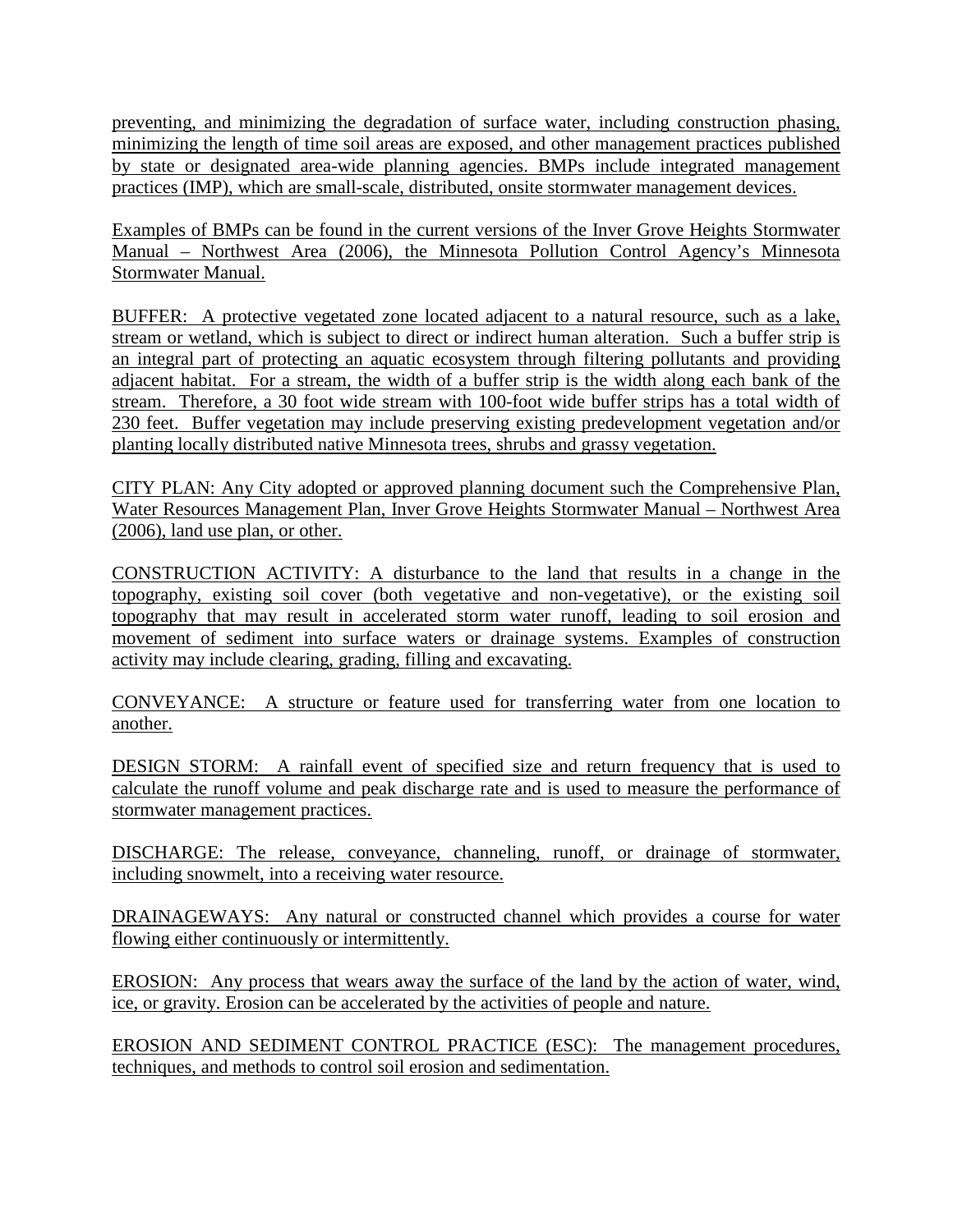EROSION CONTROL: Refers to methods employed to prevent erosion. Examples include soil stabilization practices, horizontal slope grading, temporary or permanent cover, and construction phasing.

EROSION AND SEDIMENT CONTROL TECHNICIAN (ESC Tech): For the purposes of construction site erosion and sediment control, the person or persons designated by the Contractor who have successfully completed ESC Training from the University of Minnesota; Minnesota Department of Transportation Certification; Minnesota Erosion Control Association Training; or other training recognized by the MPCA as meeting the requirements of the NPDES Construction Stormwater Permit.

EXPOSED SOIL AREAS: All areas of the construction site where the vegetation (trees, shrubs, brush, grasses, etc.) or impervious surface has been removed, thus rendering the soil more prone to erosion. This includes topsoil stockpile areas, borrow areas and disposal areas within the construction site. It does not include stockpiles or surcharge areas of gravel, concrete or bituminous. Once soil is exposed it is considered "exposed soil," until it meets the definition of "final stabilization."

FINAL STABILIZATION: Final stabilization means that:

- A. All soil disturbing activities at the site have been completed; and
- B. A uniform perennial vegetative cover with a density of seventy-five (75) percent of the native background vegetative cover for unpaved areas has been established, or equivalent permanent stabilization measures have been employed.

Simply sowing grass seed is not considered final stabilization.

FLOOD EVENT (100-year): The precipitation or snowmelt runoff event which has a 1% chance of occurring at a given location within any one-year time period.

FLOOD LEVEL (100-year): The peak water surface elevation of an inundation area or basin resulting from a 100-year flood event.

FLOOD FRINGE: The portion of the floodplain outside of the floodway.

FLOODPLAIN: The areas adjoining a watercourse or water basin that have been or may be covered by a regional flood.

FLOODWAY: The channel of the watercourse, the bed of water basins, and those portions of the adjoining floodplain that are reasonably required to carry and discharge floodwater and provide water storage during a regional flood.

ILLEGAL DISCHARGE: Any direct or indirect non-storm water discharge to the storm drain system.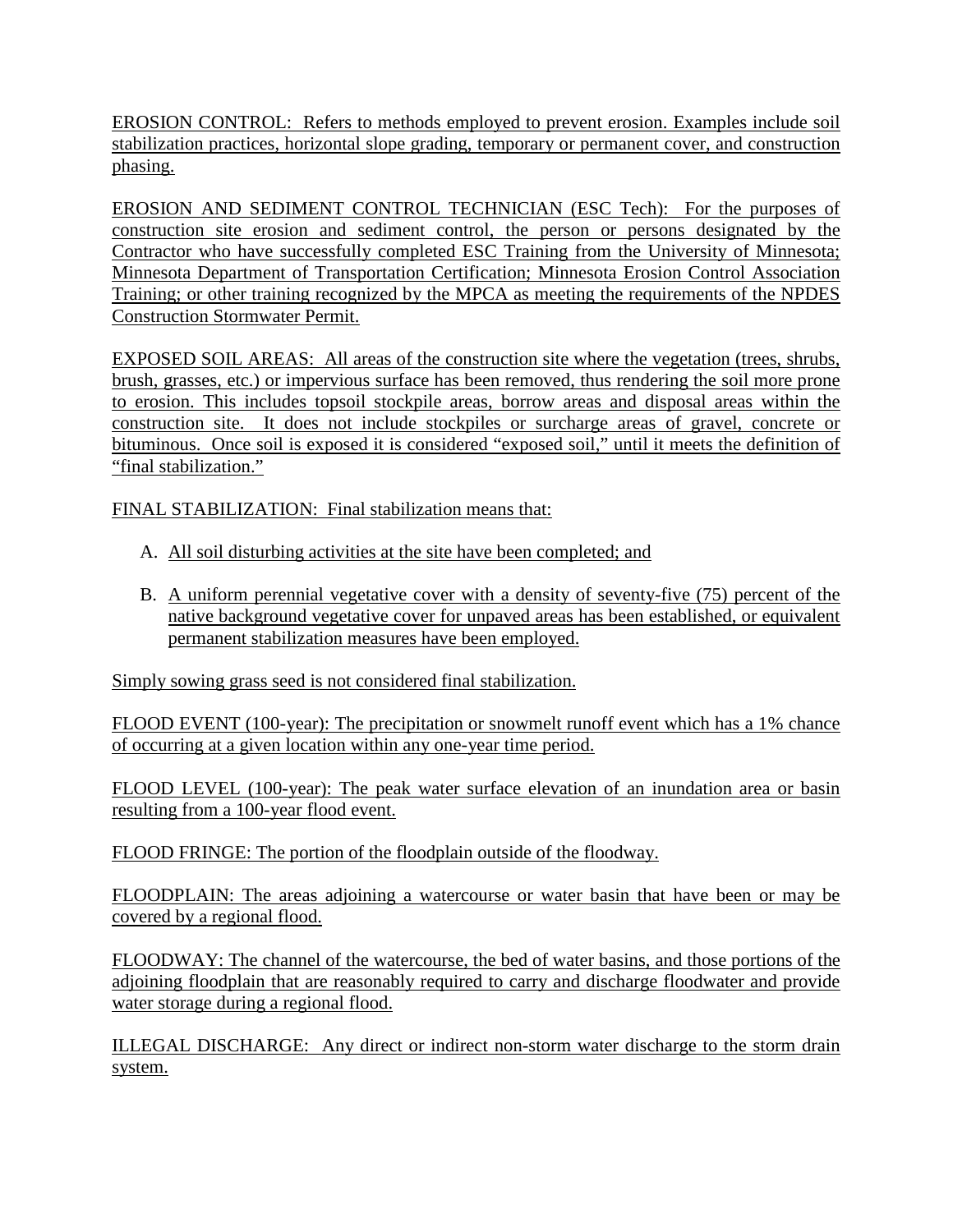### ILLICIT CONNECTIONS: An illicit connection is defined as either of the following:

- A. Any drain or conveyance, whether on the surface or subsurface, which allows an illegal discharge to enter the storm drain system including but not limited to any conveyance which allows any non-storm water discharge including sewage, process wastewater, and wash water to enter the storm drain system and any connections to the storm drain system from indoor drains and sinks, regardless of whether said drain or connection had been previously allowed, permitted, or approved by an authorized enforcement agency; or
- B. Any drain or conveyance connected from a commercial or industrial land use to the storm drain system which has not been documented in plans, maps, or equivalent records and approved by an authorized enforcement agency.

IMPERVIOUS SURFACE: A constructed hard surface that either prevents or retards the entry of water into the soil, and causes water to run off the surface in greater quantities and at an increased rate of flow than existed prior to development. Examples include rooftops, sidewalks, patios, driveways, parking lots, storage areas, and concrete, asphalt, or gravel roads.

INFILTRATION: Flow of water from the land surface into the subsurface.

INLET PROTECTION: Preservation of the integrity and protection from erosion of the area where water enters into a treatment area usually by vegetation or armoring.

INUNDATION AREA OR BASIN: A low lying area that is subject to periodic flooding. Examples include wetlands, ponds, lakes, streams, open channels, or any low lying area or basin.

LAND DISTRUBING ACTIVITY: Any land change that may result in soil erosion from water or wind and the movement of sediments into or upon waters or lands within the City's jurisdiction or into and adjacent jurisdiction. This may include, but is not limited to:

- A. A disturbance to the land that results in a change in the topography.
- B. Disturbance of the existing soil cover (both vegetative and non-vegetative cover).
- C. A disturbance of the existing soil topography that may result in accelerated stormwater runoff.
- D. A pavement rehabilitation project that removes the pavement and exposes the subgrade base material (a partial depth mill and overlay project is not considered a land disturbing activity).

Land disturbing activity includes clearing and grubbing, grading, excavating, transporting and filling of land for all new construction and redevelopment. Ongoing operations and maintenance activities for existing facilities such that any single activity does not exceed project sizes specified in section 9-5-6 of this chapter are not considered land disturbing activity.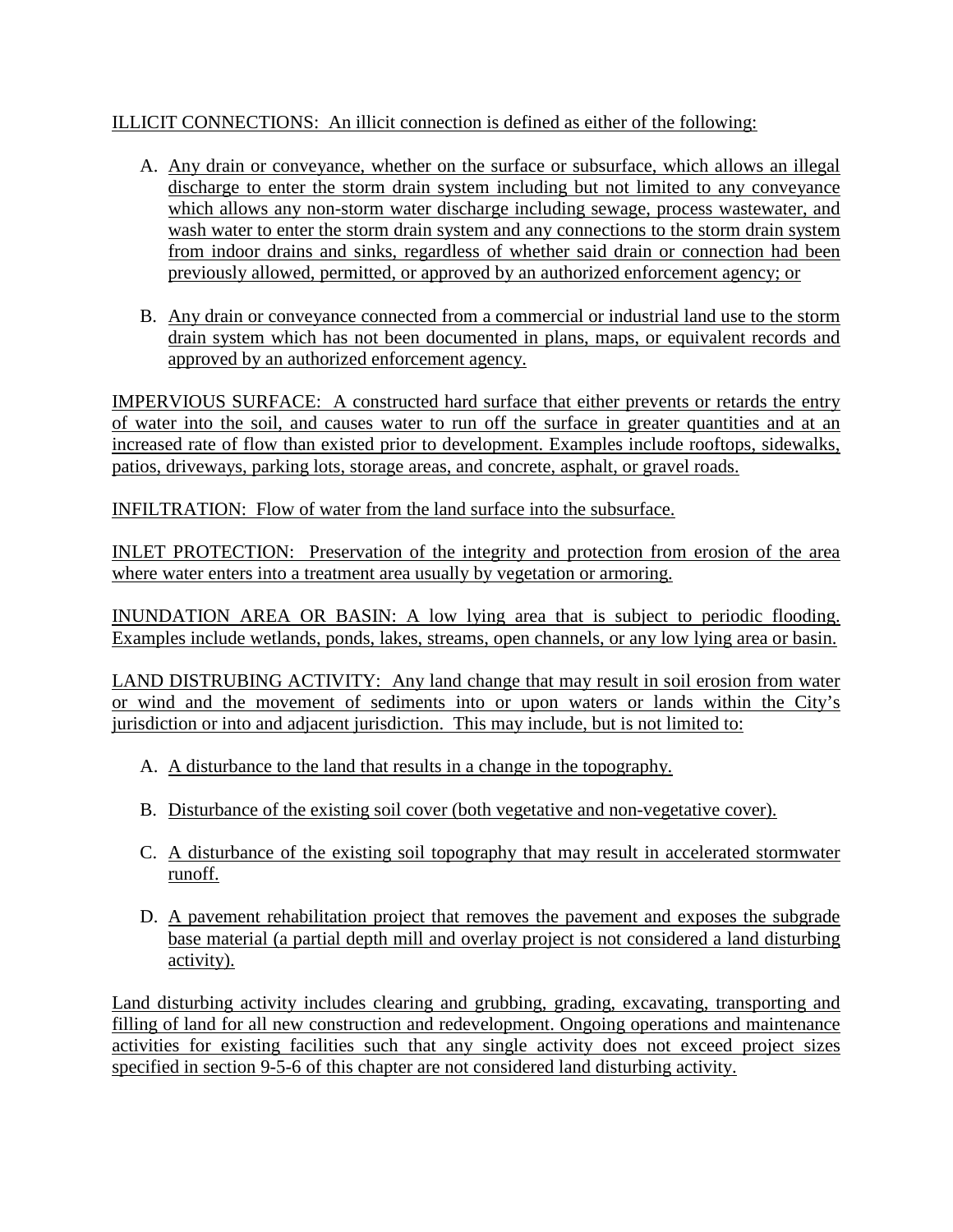LANDLOCKED BASIN: A basin that does not discharge under back-to-back 100-year, 24-hour rainfall events.

LID (Low Impact Development): An innovative stormwater management approach with a basic principle that is modeled after nature by managing rainfall at the source.

MPCA: Minnesota Pollution Control Agency.

NATURAL OVERFLOW ELEVATION: The low point on the landscape where water will leave a depression or basin.

NORMAL WATER LEVEL (NWL): The water level in a natural water body or constructed pond having an outlet or overflow control structure that is the lowest water level held by the outlet or overflow structure, or for land locked basins, the elevation that may be attained naturally by infiltration, evaporation, or transpiration often demarked by a change in vegetation from terrestrial to aquatic. For basins with piped outlets, the NWL is the invert elevation of the outlet pipe.

NRCS: Natural Resources Conservation Service.

OPERATOR: The person (usually the general contractor), designated by the owner, who has day-to-day operational control and/or the ability to modify project plans and specifications related to the stormwater management plan.

ORDINARY HIGH WATER LEVEL (OHW): Minnesota Statute 103G.005, subdivision 14 states that the Ordinary High Water level means the boundary of water basins, watercourses, public waters, and public waters wetlands, and:

- A. the ordinary high water level is an elevation delineating the highest water level that has been maintained for a sufficient period of time to leave evidence upon the landscape, commonly the point where the natural vegetation changes from predominantly aquatic to predominantly terrestrial;
- B. for watercourses, the ordinary high water level is the elevation of the top of the bank of the channel; and
- C. for reservoirs and flowages, the ordinary high water level is the operating elevation of the normal summer pool.

The term ordinary high water mark is further defined in Minnesota Rule 6120.2500, subpart 11, as amended from time to time.

Ordinary high water marks are determined by the Minnesota Department of Natural Resources' area hydrologist.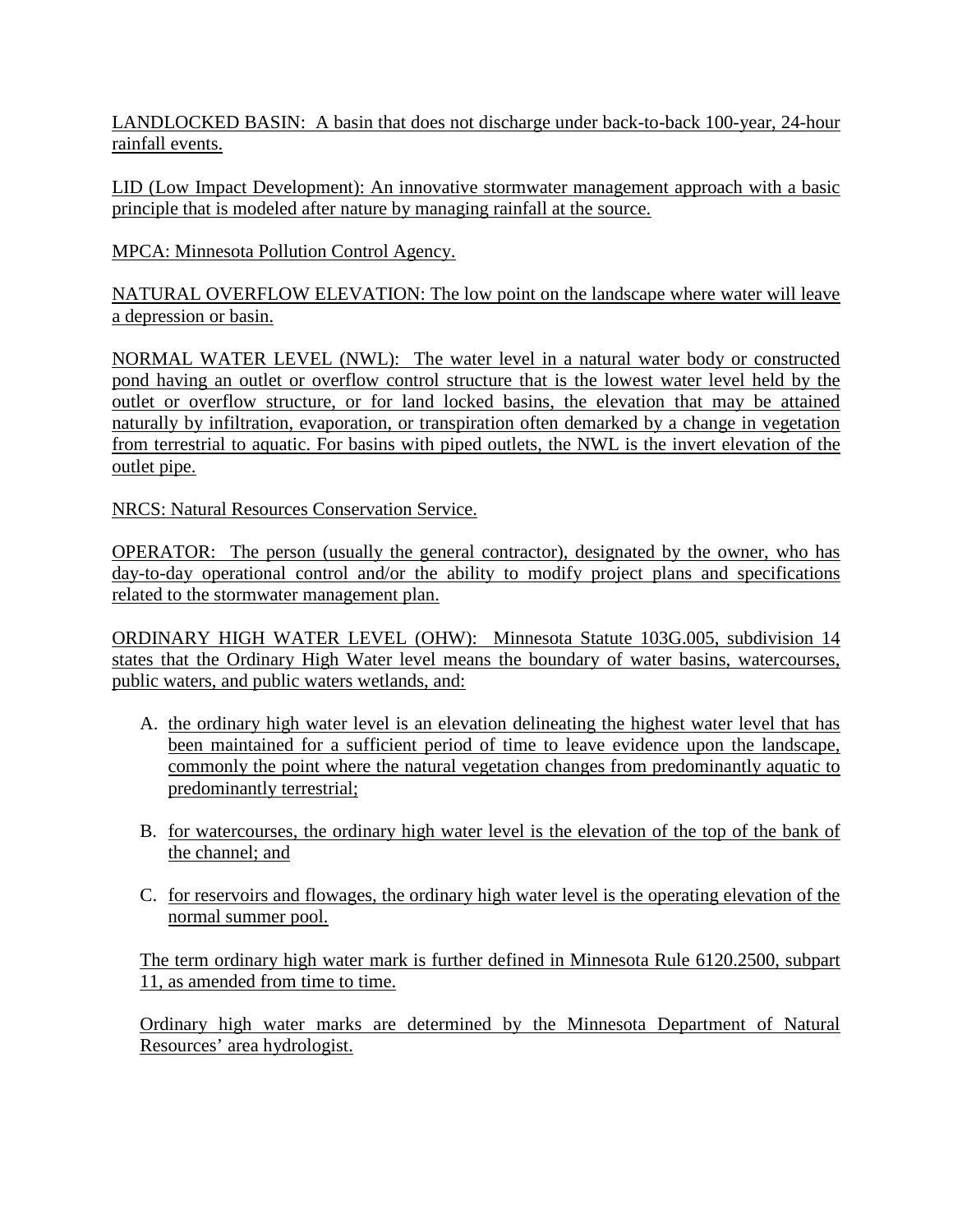OWNER: The person or party possessing the title of the land on which the construction activities will occur; or if the construction activity is for a lease holder, the party or individual identified as the lease holder; or the contracting government agency responsible for the construction activity.

PERMANENT COVER: Means "final stabilization." Examples include vegetative cover composed primarily of grasses, and hard surfaces, such as gravel, asphalt, and concrete. See also the definition of "final stabilization.

PLANNED UNIT DEVELOPMENT: A development of land that is under unified control and is planned and developed as a whole in a single development operation or programmed series of development stages. The development may include streets, circulation ways, utilities, buildings, open spaces, and other site features and improvements.

RATE CONTROL: Controlling the rate that stormwater is released from localized holding areas into larger conveyance systems.

RECHARGE: The addition of water to an aquifer by natural infiltration or artificial means.

REDEVELOPMENT: Any construction, alteration, or improvement that disturbs land on sites where existing land use is commercial, industrial, institutional, residential or linear projects including road or trail construction.

REGIONAL FLOOD: A flood that is representative of large floods known to have occurred generally in the state and reasonably characteristic of what can be expected to occur on an average frequency in the magnitude of a 100-year recurrence interval.

SEDIMENT CONTROL: The methods employed to prevent sediment from leaving the development site. Sediment control practices include silt fences, sediment traps, earth dikes, drainage swales, check dams, subsurface drains, pipe slope drains, storm drain inlet protection, other appropriate measures, and temporary or permanent sedimentation basins.

SHORELAND DISTRICT OR SHORELAND: All lands located within the following distance from the ordinary high water level of a public water:

- A. 1,000 feet from a lake pond or reservoir;
- B. 300 feet from a river or stream.

STABILIZED: The exposed ground surface after it has been covered by sod, erosion control blanket, riprap, or other material that prevents erosion. Simply sowing grass seed is not considered stabilization.

STEEP SLOPE: Land where agricultural activity or development is either not recommended or described as poorly suited due to slope steepness and the site's soil characteristics, as mapped and described in available county soil surveys or other technical reports, unless appropriate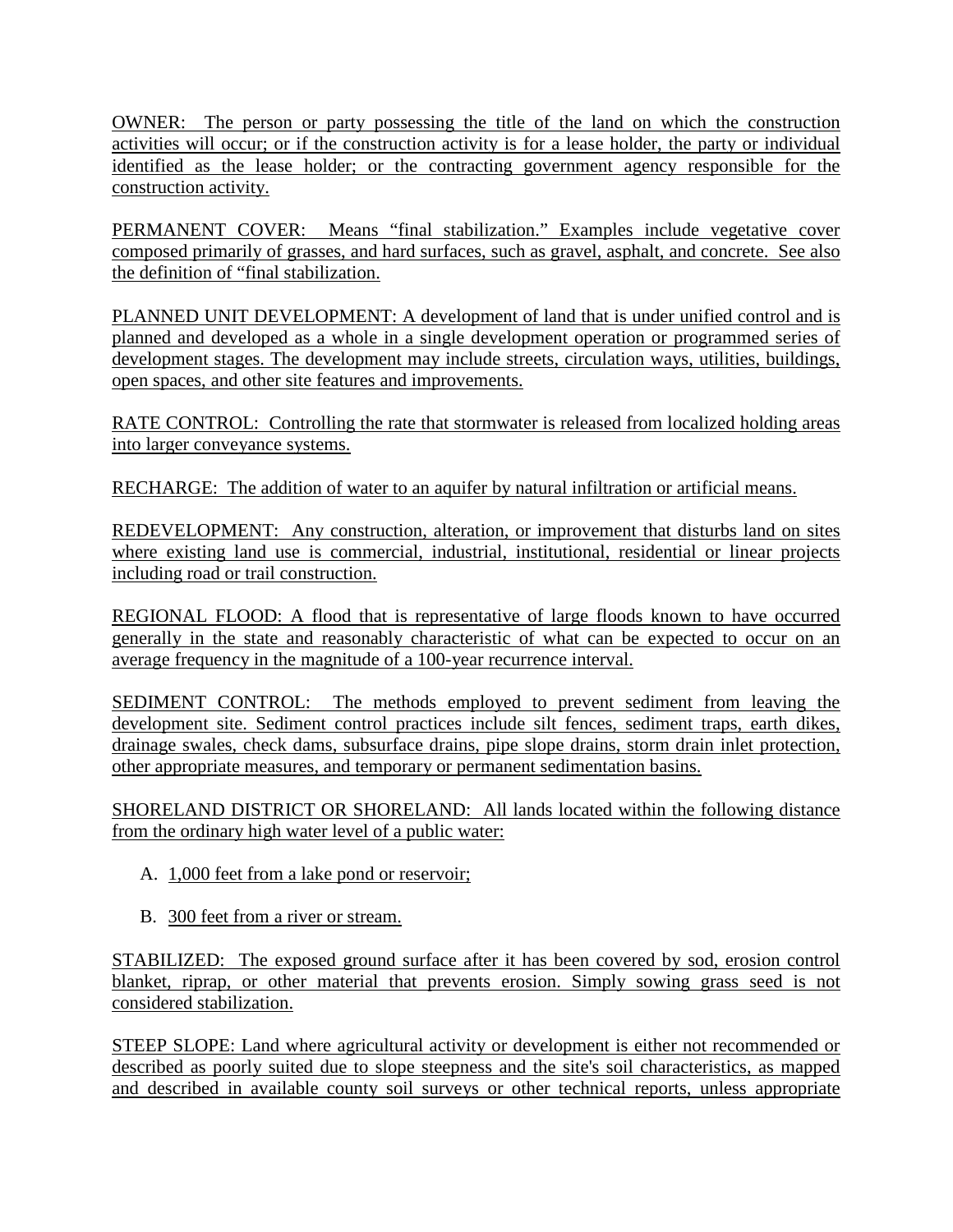design and construction techniques and farming practices are used in accordance with the provisions of this ordinance. Where specific information is not available, steep slopes are lands having average slopes over 18 percent, as measured over horizontal distances of 50 feet or more, that are not bluffs.

STORMWATER MANAGEMENT PLAN: A joint stormwater management and erosion and sediment control plan that when implemented will provide for both temporary and permanent control of soil erosion on a parcel of land, prevent off-site non-point source pollution, and control stormwater rates and volumes.

STORM WATER POLLUTION PREVENTION PLAN (SWPPP): A plan for storm water discharge that includes erosion prevention measures and sediment controls that, when implemented, will decrease soil erosion on a parcel of land and decrease off-site nonpoint pollution.

STRUCTURE: Anything manufactured, constructed or erected which is normally attached to or positioned on land, including portable structures, earthen structures, roads, parking lots, and paved storage areas.

SUBDIVISION: Any tract of land divided into building lots for private, public, commercial, industrial, etc. development. Minnesota Rule 6120.2500, subpart 17 defines subdivision as, "... land that is divided for the purpose of sale, rent, or lease, including planned unit development."

SWCD: Soil and Water Conservation District.

TOTAL MAXIMUM DAILY LOAD (TMDL): The amount of a pollutant from both point and nonpoint sources that a waterbody can receive and still meet water quality standards.

WETLANDS: Defined in Minn. R. 7050.0130, subp. F and includes those areas that are inundated or saturated by surface water or groundwater at a frequency and duration sufficient to support, and that under normal circumstances do support, a prevalence of vegetation typically adapted for life in saturated soil conditions. Wetlands generally include swamps, marshes, bogs, and similar areas. Constructed wetlands designed for wastewater treatment are not waters of the state; to be a wetland the area must meet wetland criteria for soils, vegetation, and hydrology as outlined in the 1987 U.S. Army Corps of Engineers Wetland Delineation Manual.

# **9-5-5: SCOPE; COMPLIANCE REQUIRED:**

- A. Applicability:
	- 1. All applicants for a building permit, excavations and fillings permit, right of way excavation permit, right of way utility permit, wetland management permit, subdivision approval, planned unit development, or administrative lot split shall be in compliance with the applicable erosion and sediment control and stormwater management requirements of this chapter.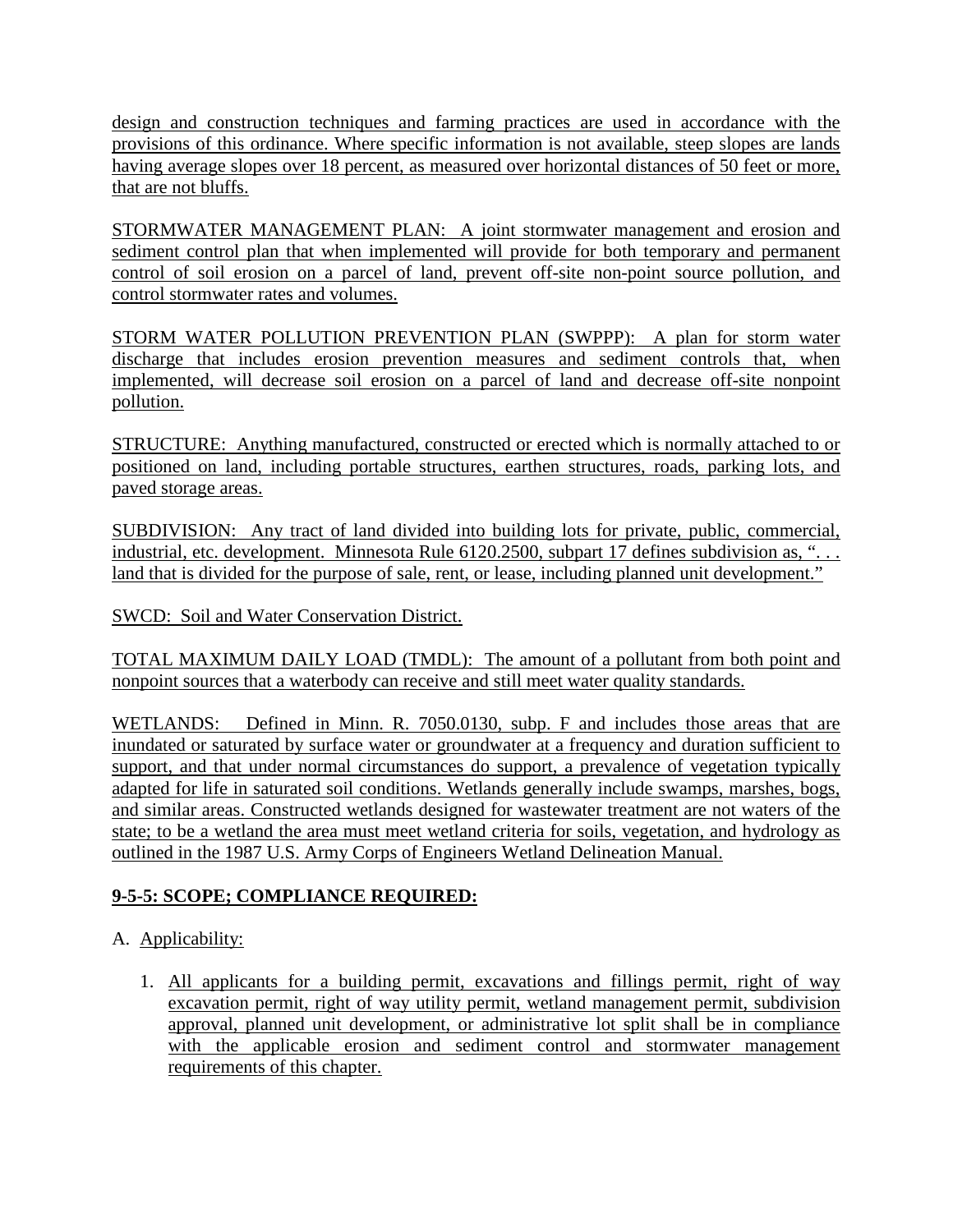- 2. All land disturbing activities and other construction activity disturbing more than 1,000 square feet of land, or more than 50 cubic yards of excavation or fill must prepare and submit an erosion control plan as per subsection 9-5-6(A) of this chapter, and be in compliance with the plans approved for the project.
- 3. Land disturbing activities and other construction work disturbing a cumulative total of more than 5,000 square feet of land as of the date of this ordinance, or more than 100 cubic yards of excavation or fill must prepare and submit an erosion control plan and a stormwater management plan as per subsection 9-5-6(B) of this chapter, and be in compliance with the plans approved for the project.
- 4. Private roads or driveways on slopes any part of which exceeds 10% not part of a project requiring a stormwater management plan shall be in compliance with the erosion and sediment control design standards of this chapter.
- 5. Linear electric, telephone, cable television, utility lines or individual service connections to these utilities in excess of 1,000 feet in length shall be in compliance with the erosion and sediment control requirements of this chapter.
- 6. No land disturbing activities shall be permitted on steep slopes unless special arrangements and protective measures are developed as part of an erosion and sediment control plan, and approved by the City.
- 7. Harvesting or removal of silvicultural (forestry) crops shall be in compliance with an erosion and sediment control plan approved for the project and follow the guidelines set forth by the Minnesota Forest Resources Council's publication Sustaining Minnesota Forest Resources: Voluntary Site-Level Forest Management Guidelines for Landowners, Loggers and Resource Managers (1999, Minnesota Forest Resources Council, St. Paul, Minnesota.
- 8. No building permit shall be issued, nor shall a subdivision be approved, until the erosion control plan and/or stormwater management plan has been approved as applicable or a waiver of these requirements has been obtained in conformance with the provisions of this chapter.
- 9. Any project impacting wetlands within the City must follow and meet the requirements of the Wetland Conservation Act and the additional requirements in the City's Northwest Area Stormwater Plan.
- 10. All projects shall protect, preserve and use natural surface and groundwater storage and retention systems.
- B. Compliance with Other Plans or Regulations: In the event that any provision of this Chapter conflicts with any other applicable plan or regulation, the more restrictive regulation shall apply.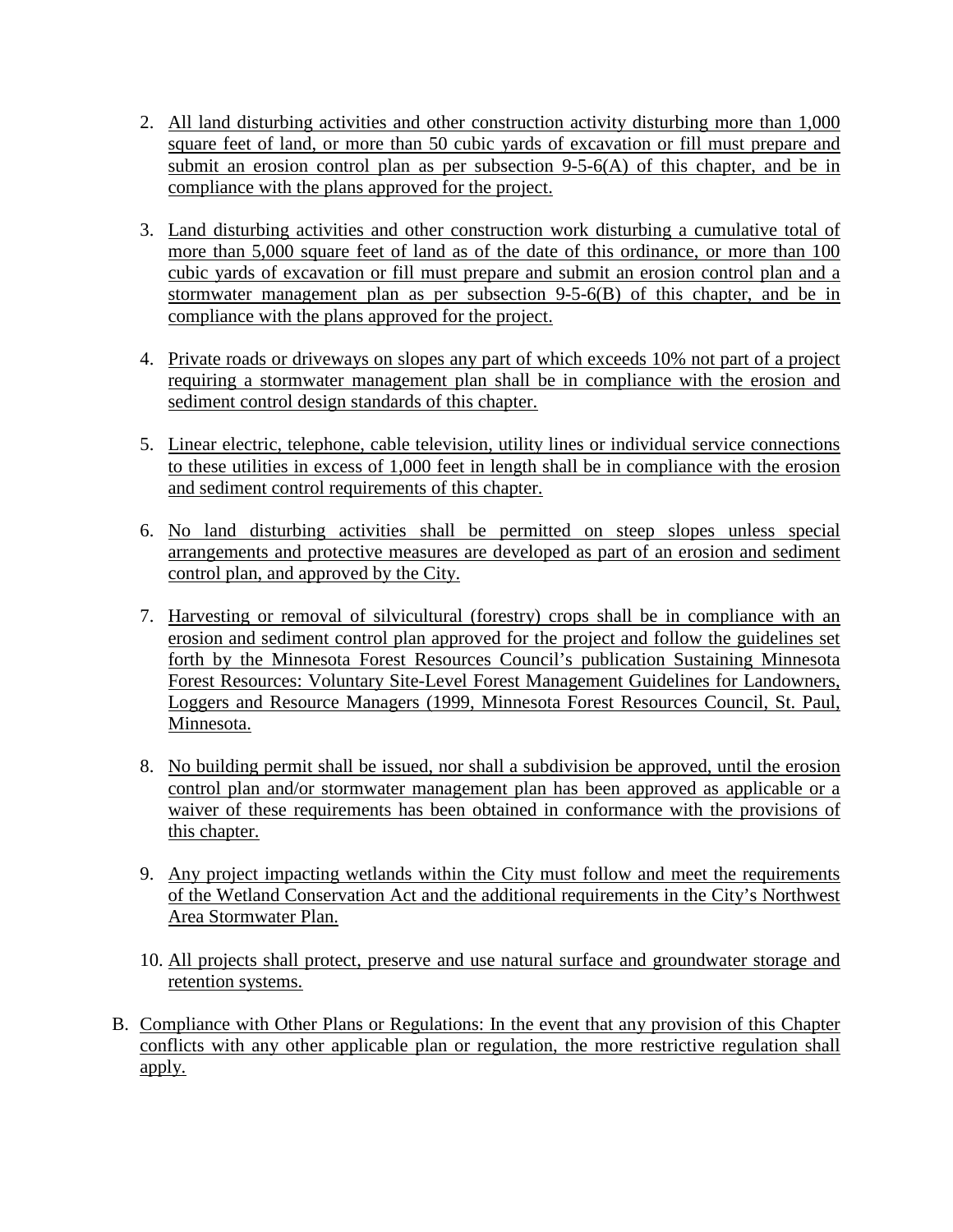- C. Joint Responsibility: The owner and the general contractor shall both be identified on the stormwater management plan permit application. The general contractor who signs the application is jointly responsible with the owner for compliance with all permit conditions.
- D. Exemptions: The provisions of this chapter do not apply to:
	- 1. Cemetery graves;
	- 2. Emergency work to protect life, limb, or property and emergency repairs, unless the land disturbing activity would have otherwise required an approved erosion and sediment control plan, except for the emergency. If such a plan would have been required, then the disturbed land area shall be shaped and stabilized in accordance with the City's requirements as soon as possible;
	- 3. Any currently valid building permit, preliminary plat, excavations and fillings permit, or public improvement project approved prior to the effective date of this ordinance;
	- 4. Stormwater management requirements shall not apply to construction on individual lots within a residential subdivision previously approved by the City, provided the activity complies with the original common plan of development;
	- 5. Installation of fence, sign, telephone, and electric poles, except as in subsection 9-5- 5(A)(5) of this chapter;
	- 6. Any part of a subdivision if a plat for the subdivision has been approved by the City on or before the effective date of this ordinance;
	- 7. Additions, alterations, enlargements, or changes to an existing single- or two-family dwelling, if they do not exceed 1,000 square feet of land disturbance or 50 cubic yards of excavation or fill;
	- 8. Drain tiling, tilling, planting, or harvesting of agricultural or horticultural crops except as specifically identified and such activities shall implement SWCD and NRCS approved erosion control practices; and
	- 9. All maintenance, repair, resurfacing and reconditioning activities of existing road, bridge and highway systems which do not involve land disturbing activities outside of the existing surfaced roadway area.
- E. NPDES General Stormwater Permit for Construction Activity: Land disturbing activities disturbing equal to or greater than one acre of land are required to obtain a Minnesota NPDES General Stormwater Permit for Construction Activity in addition to complying with requirements of the City.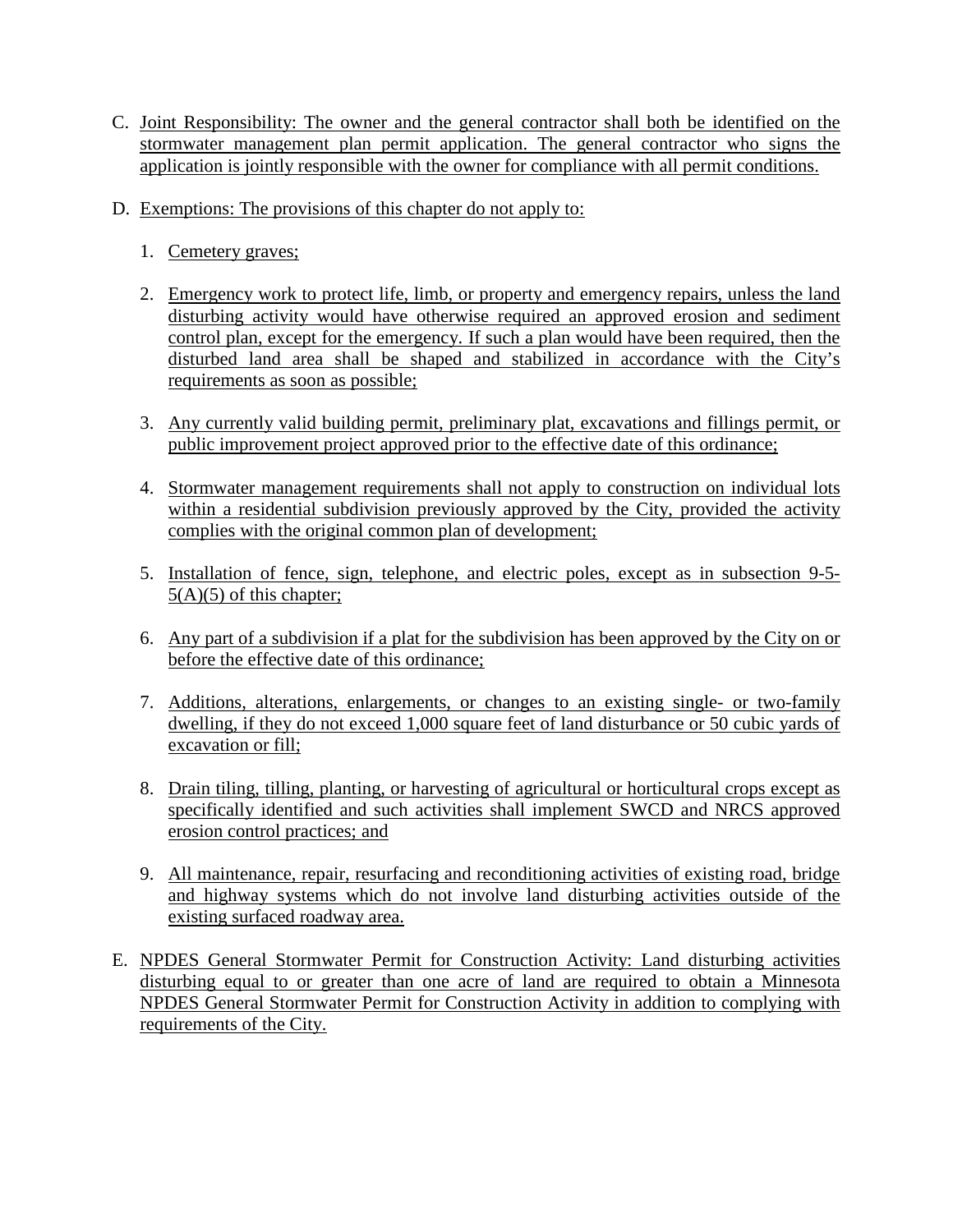- F. NPDES Multi-Sector General Permit for Industrial Activity: Facilities engaged in the activities defined in the permit are required to apply for permit coverage to the MPCA and follow the permit requirements applicable to the type(s) of industrial activity at the facility.
- G. Owner or Operator Changes: For storm water discharges from construction activities where the owner or operator changes, the new owner or operator can implement the original plan created for the project, or develop and implement their own SWPPP. The new owner or operator must notify the Director of Public Works of permit transfer/modification within 7 days of assuming control of the site or commencing work on-site, or of the legal transfer, sale or closing on the property.
- H. Waiver: The City Council may waive any requirement of this chapter that is within the City's jurisdiction upon making a finding that compliance with the requirement will involve an unnecessary hardship and the waiver of such requirement will not adversely affect the standards and requirements set forth. The City Council may require, as a condition of the waiver, such dedication or construction, or agreement to dedicate or construct as may be necessary to adequately meet said standards and requirements.

# **9-5-6: APPLICATION PROCEDURES:**

The application for the permit shall be made in writing on such form as the City may from time to time designate, and shall include such information as may be required by the project scope as specified in section 9-5-5 of this chapter and as set forth herein. For all submittals and plans, the preparer shall have the applicable Minnesota professional license or certification and provide the information on the plans and documents.

- A. Erosion and Sediment Control Plan Application Procedures:
	- 1. A written application for erosion and sediment control plan approval, along with the proposed erosion and sediment control plan, shall be filed with the Director of Public Works, when applicable as per subsection  $9-5-5(A)(2)$  of this chapter. The application shall include a statement indicating the purpose for which the approval is requested, that the proposed use is permitted by right or as an exception in the underlying zoning district, and adequate evidence showing that the proposed use will conform to the standards set forth in this ordinance.
	- 2. An electronic (PDF format) set of drawings and required information shall be submitted to the Director of Public Works and shall be accompanied by all applicable fees.
	- 3. The erosion and sediment control plan must be reviewed by the Director of Public Works prior to issuance of a permit.
	- 4. Erosion and sediment control plan content. At a minimum, the erosion and sediment control plan shall contain the information in items 5 through 9 below, for all work, except as determined otherwise by staff.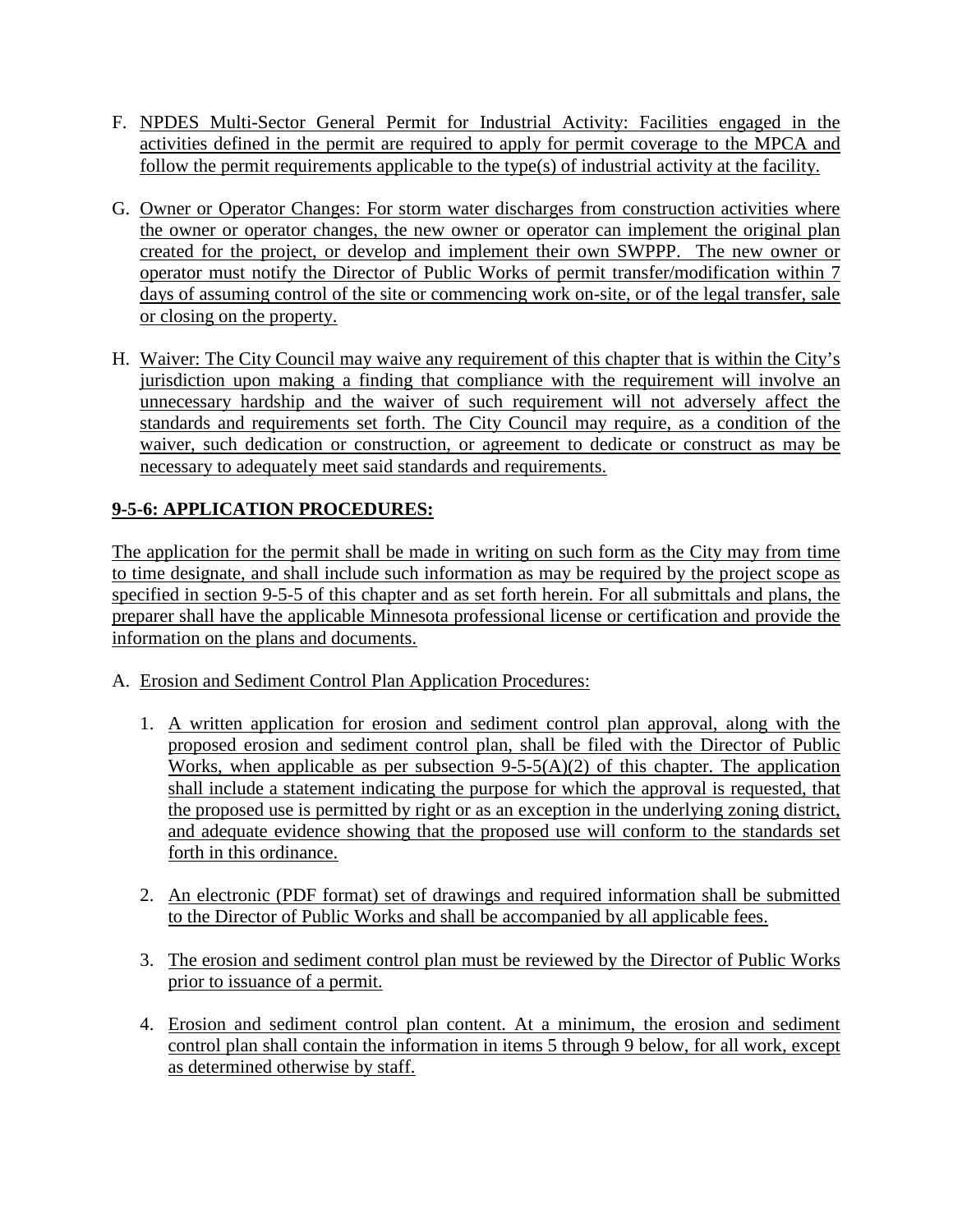- 5. Identification and description:
	- a. Applicant's name and address;
	- b. Legal description and address;
	- c. Names, addresses, and phone numbers of the primary contact, record owner, and an agent, land surveyor, and engineer, if any;
	- d. Names, addresses, and phone numbers of the primary contact for the project general contractor. If general contractor is not known at time of application, such information shall be submitted prior to the start of any land disturbing activities;
	- e. General location map; and
	- f. Date of preparation on any maps provided.
- 6. Site Plan(s) shall include:
	- a. Boundary lines of existing and proposed plan;
	- b. Existing and proposed permanent and temporary drainage, utility, and other easements;
	- c. Existing and proposed zoning classifications for land within and abutting the development;
	- d. Acreage and lot dimensions;
	- e. Site map with existing and proposed topography to a 1 foot or 2 foot contour interval, final grades, including dividing lines and direction of flow for all pre-and postconstruction stormwater runoff drainage areas located within the project limits. The site map(s) must also include existing and proposed impervious surfaces and soil types. This information must be shown extending at least 100 feet beyond property lines or as necessary to show the ultimate drainage features;
	- f. Location of existing and proposed roads, property lines and structures;
	- g. Location and dimensions of existing and proposed natural waterways and stormwater drainage systems;
	- h. Location of existing natural water bodies including lakes, streams, and wetlands on or immediately adjacent to property, as well as normal water level and ordinary high water level (if available), including all surface waters and existing wetlands, within one-half mile from the project boundaries which will receive stormwater runoff from the construction site, during or after construction. Where surface waters receiving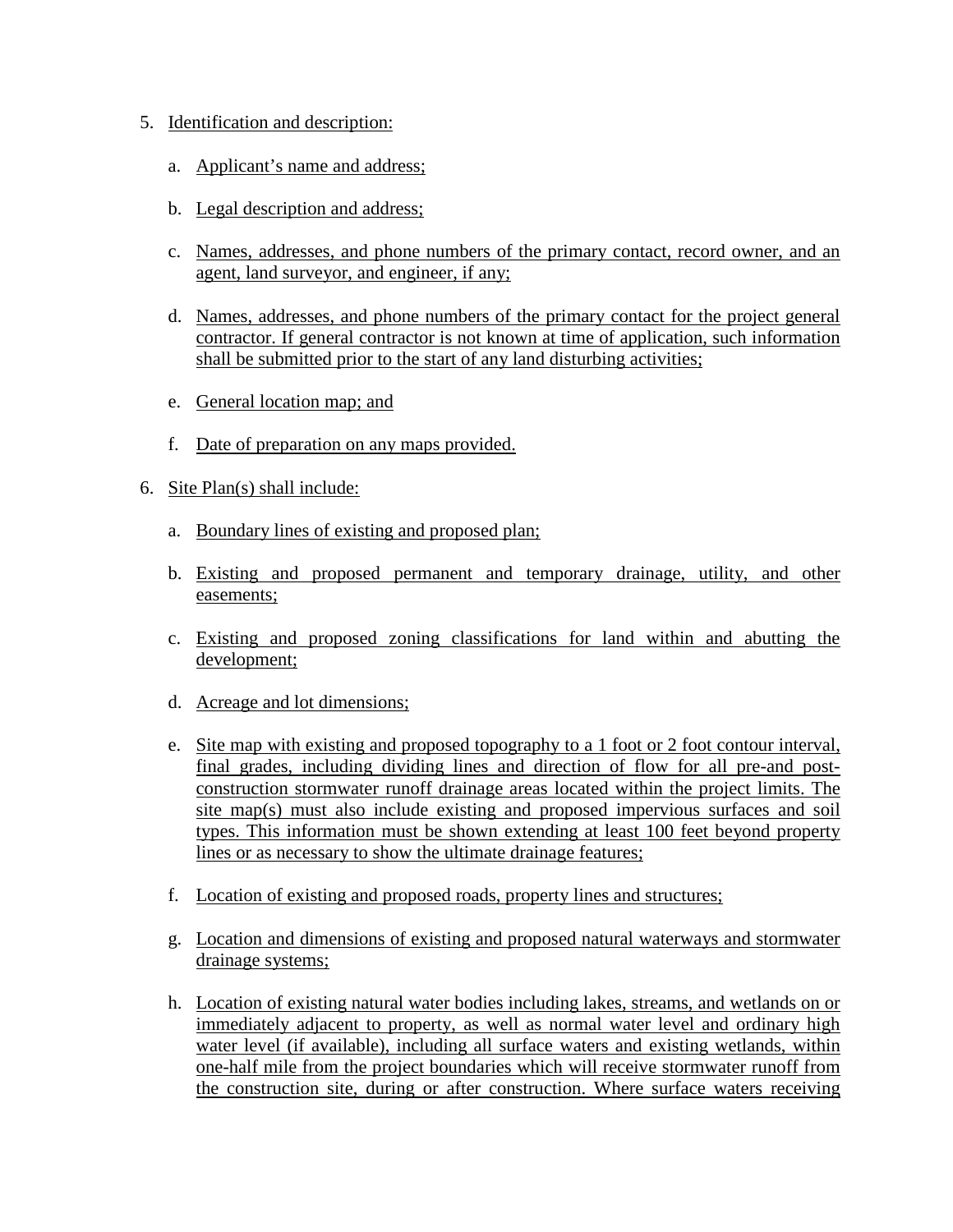runoff associated with construction activity will not fit on the plan sheet, they must be identified with an arrow, indicating both direction and distance to the surface water. The plan must identify if the surface water is a special water or impaired water; and

- i. Vegetative cover, wooded areas, and a clear delineation of any vegetation proposed for removal.
- 7. A site construction plan including:
	- a. Locations and dimensions of all proposed land disturbing activities;
	- b. Locations and dimensions of all temporary soil or dirt stockpiles or areas where stockpiles may be placed during construction;
	- c. Location of areas where construction will be phased to minimize duration of exposed soil areas; and
	- d. Locations of areas not to be disturbed. Buffer zones must be described and identified on plan sheets or project maps in the erosion and sediment control plan.
- 8. Completed erosion and sediment control plan specifying the erosion and sediment control practices to be utilized including the following:
	- a. Location and type of all temporary and permanent erosion prevention and sediment control BMPs along with procedures to be used to establish additional temporary BMPs as necessary for the site conditions during construction;
	- b. Standard plates and/or specifications for the BMPs used on the project must be included in the final plans and specifications for the project;
	- c. Estimated quantities tabulation must be included for all erosion prevention and sediment control BMPs in the erosion and sediment control plan, e.g., lineal feet of silt fence, square yards of erosion control blanket, etc.;
	- d. BMPs for dewatering activities;
	- e. Management of solid and hazardous wastes; and
	- f. Computations and documentation regarding the sizing and location of temporary sediment basins.
- 9. Both the applicant and the contractor shall sign the erosion and sediment control plan certifying their understanding of the measures and that penalties may be exacted by the Director of Public Works for failure to comply with the measures agreed upon.
- B. Stormwater Management Plan Application Procedures: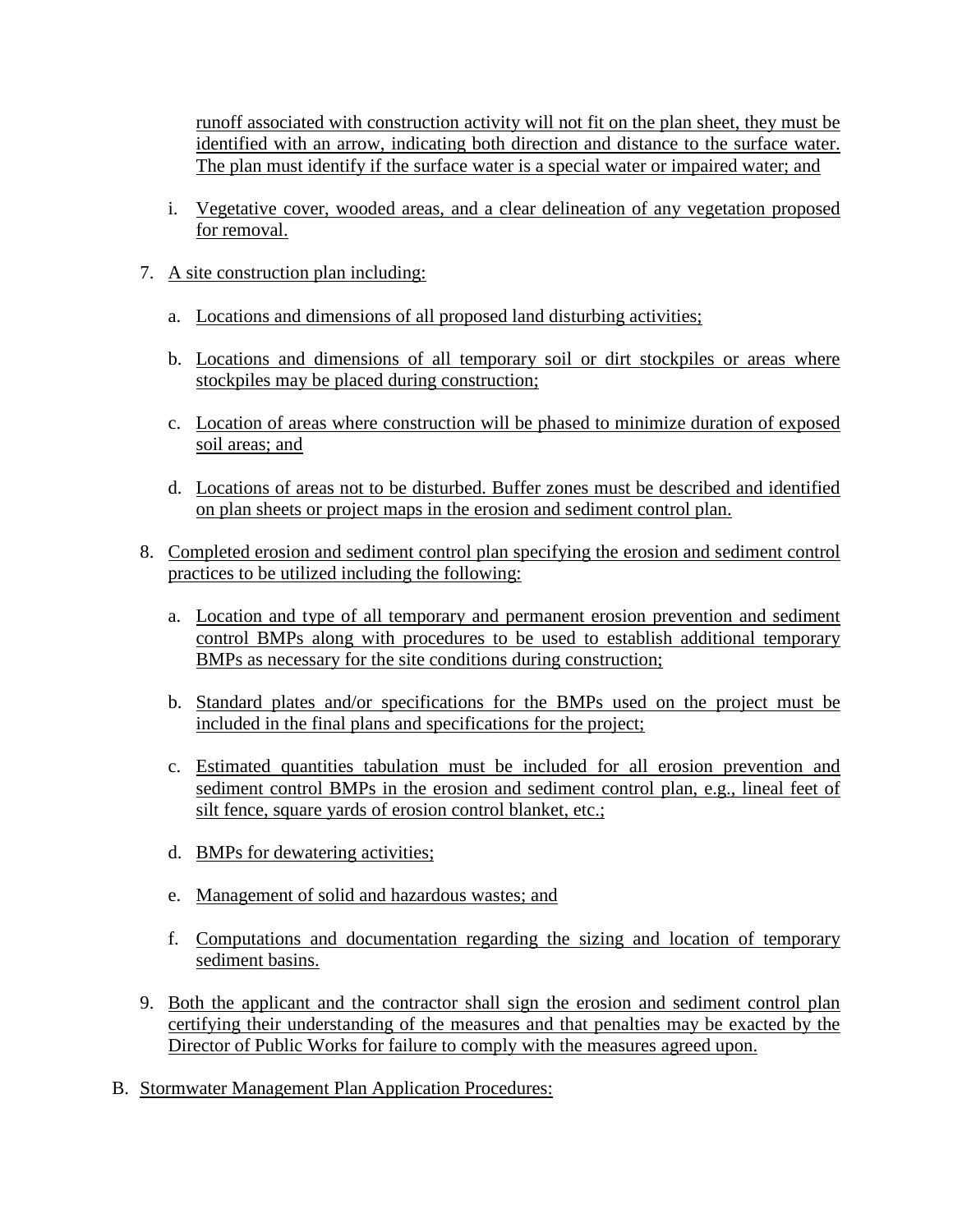- 1. A written application for stormwater management plan approval, along with the proposed stormwater management plan, the stormwater pollution prevention plan (SWPPP) if required by the NPDES General Construction Permit, erosion and sediment control plan as per subsection  $9-5-6(A)$  of this chapter, and site construction plan, shall be filed with the Director of Public Works, when applicable, as per subsection  $9-5-5(A)(3)$  of this chapter. The application shall include a statement indicating the purpose for which the approval is requested, that the proposed use is permitted by right or as an exception in the underlying zoning district, and adequate evidence showing that the proposed use will conform to the standards set forth in this ordinance.
- 2. Prior to applying for approval of a stormwater management plan, an applicant may have the stormwater management plan reviewed by the appropriate departments of the City. The SWPPP may be substituted for applicable portions of the stormwater management plan.
- 3. The stormwater management plan must be reviewed and approved by the Director of Public Works prior to issuance of a permit.
- 4. An electronic (PDF format) set of drawings and required stormwater management plan information shall be submitted to the Director of Public Works and shall be accompanied by all applicable fees.
- 5. Stormwater Management Plan Content:
	- a. If the project disturbs equal to or greater than one acre of land, the stormwater management plan shall contain the information required for compliance with the most recent requirements for a Storm Water Pollution Prevention Plan (SWPPP) as part of the Minnesota Pollution Control Agency's NPDES/SDS "Application for General Stormwater Permit for Construction.

A copy of the NPDES General Construction Permit must be provided within seven days of receipt.

- b. The stormwater management plan and the site construction plan shall meet all of the requirements set forth in section 9-5-9 of this chapter.
- c. The owner must have an approved stormwater management plan prior to conducting any land disturbing activity. The SWPPP must be a combination of narrative, plan sheets and, if appropriate, standard detail sheets that address the foreseeable conditions, at any stage in the construction or post construction activities.
- d. Site Plan(s) shall including all the information listed in Section 9-5-6 (A)(6)-(7):
- e. A site construction plan including all the information listed in Section 9-5-6 (A)(7).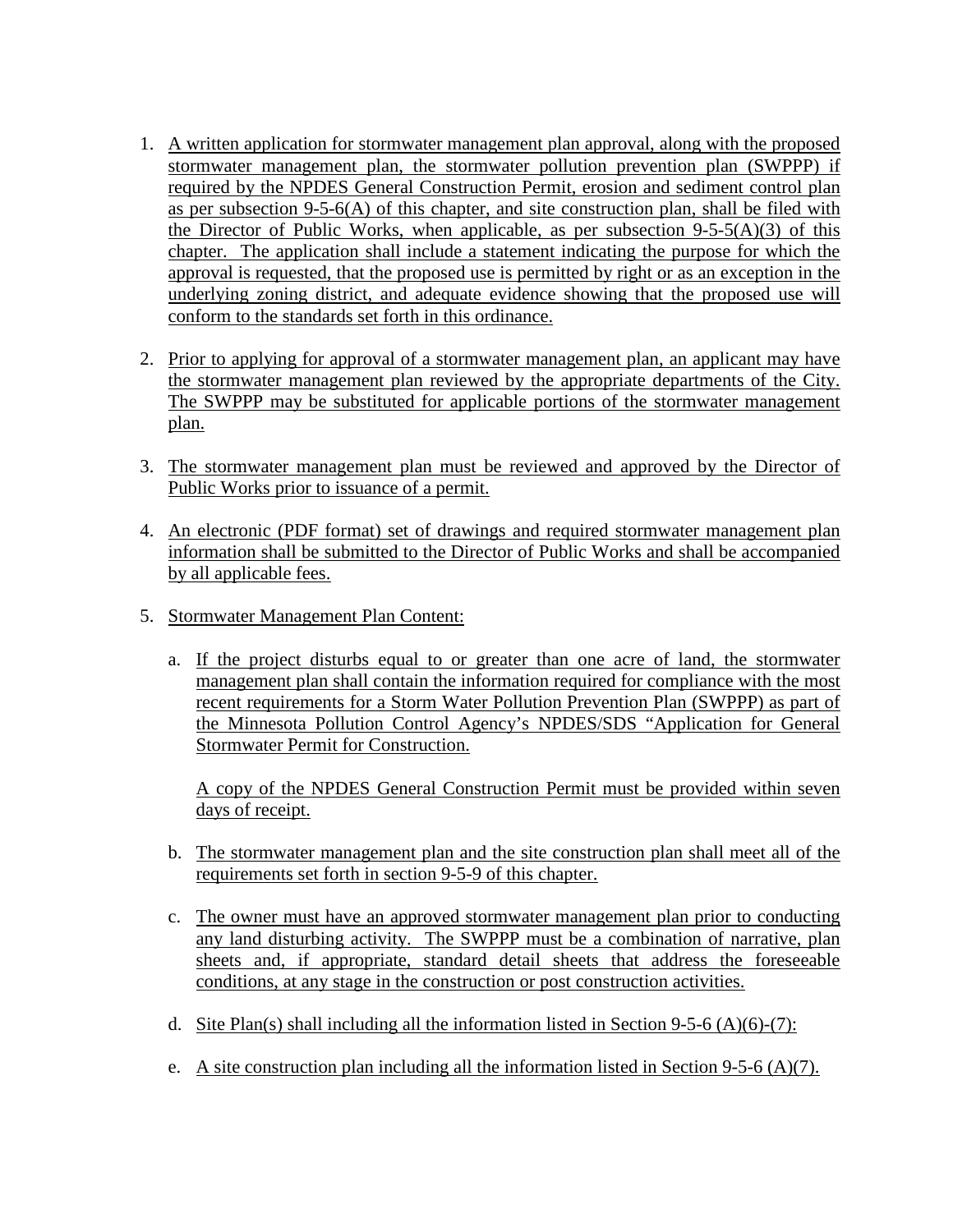- f. Owners and operators shall ensure either directly or through coordination with other permitees that their plan meets all terms and conditions of this permit and that their activities do not render another party's erosion and sediment control and stormwater management plans ineffective.
- g. A storm water facility maintenance agreement (SWFMA) indicating the responsible party or parties charged with the long-term operation and maintenance, repair, or replacement of any privately owned stormwater conveyance and BMP facilities. SWFMA shall also include information on the intended final ownership of the properties containing such facilities and the means by which inspection, operation, maintenance, repair, or replacement shall be funded and accomplished. The SWFMA shall specify the types and frequencies of routine and major maintenance activities. An annual inspection report on maintenance activities and inspections shall be submitted to the Director of Public Works by January 1st of each year for activities completed in the previous 12 month period.
- h. Lot sizes, layout, numbers and preliminary dimensions of lots and blocks.
- i. Minimum building setback lines as required by the zoning ordinance.
- j. Areas and size of areas other than streets, alleys, pedestrian ways and utility easements, intended to be dedicated or reserved for public use.
- k. Finished grading shown as 2 foot contours to clearly indicate the relationship of proposed changes to existing topography and remaining features.
- l. A drainage plan of the developed site delineating in which direction and at what rate stormwater will be conveyed from the site and setting forth the areas of the site where stormwater will be allowed to collect.
- m. Location of proposed public sewer (storm and sanitary) and water mains.
- n. A landscape plan, drawn to an appropriate scale, including dimensions and distances and the location, type, size and description of all proposed landscape materials and proposed ground cover (final stabilization) which will be added to the site as part of the development.
- o. For bioretention systems, provide a plant palette of native vegetation species to be used and specify the size and spacing of plants.
- p. Calculations for stormwater runoff volume, peak discharge velocities, and peak flow rates for the 2-yr, 24-hour event, 10-yr, 24-hour event, and 100-yr, 24-hour event.
- q. Normal water level, 100-year high water level, and emergency overflow elevations for ponding areas on the site.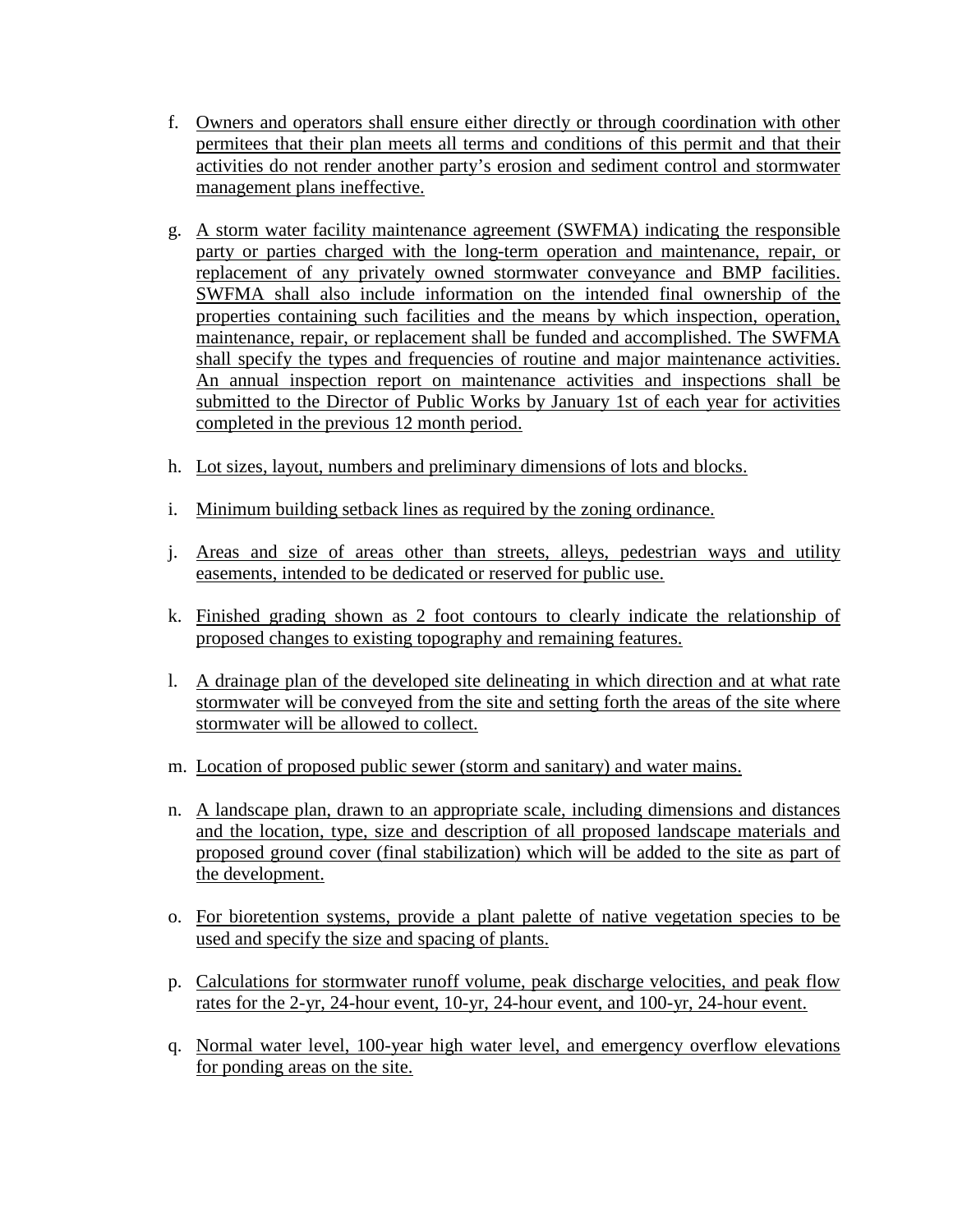- r. Any other information pertinent to the particular project that, in the opinion of the Director of Public Works, is necessary for the review of the project.
- 6. Alteration of the course, current, or cross-section of drainageways: For land disturbing activities that alter natural or constructed drainageways, the stormwater management plan shall additionally contain the following information:
	- a. Finished grading shown at contours at the same interval as provided above or as required to clearly indicate the relationship of proposed changes to existing topography and remaining features;
	- b. Bankfull discharge rate (typically, the 1.5 year recurrence interval) of creek or stream if there is a waterway on the site or if the site discharges directly to a waterway; and
- 7. Models/Methodologies/Computations: Hydrologic and/or hydraulic models, calculations and design methodologies used for determining runoff characteristics and analyzing stormwater management structures. Plans, specifications and computations for stormwater management facilities submitted for review shall be signed by a registered professional engineer.
- 8. Legal documents: Legal documents for securing temporary or permanent easements as necessary shall be submitted for review.
- 9. Record Drawings for BMPs: All BMPs less than 200 square feet shall be located with a single survey point with the elevation and coordinates taken in the bottom center of the BMP. Larger BMPs shall be located with sufficient survey points to define the shape of the BMP.

# **9-5-7: EROSION AND SEDIMENT CONTROL PLAN STANDARDS AND APPROVAL:**

- A. Approval: The applicant must develop an erosion and sediment control plan. The erosion and sediment control plan shall be completed prior to submitting any permit applications and prior to conducting any construction activity. The erosion and sediment control plan must be a combination of narrative, plan sheets and if appropriate standard detail sheets that address the foreseeable conditions, at any stage in the construction or post construction activities. The plan must include a description of the nature of the construction activity and the anticipated schedule of activities. The plan must address the potential for discharge of sediment and/or other potential pollutants from the site.
- B. Compliance with Other Plans: For any project disturbing one or more acres of land, all erosion and sediment control plans must be prepared by a qualified individual, conform to the MPCA's NPDES General Permit to Discharge Stormwater from Construction Sites, and incorporate the appropriate ESC BMPs described in the Minnesota Stormwater Manual.
- C. Site Erosion Control Design Standards: The erosion and sediment control plan requirements must be incorporated into the project's final plans and specifications and/or project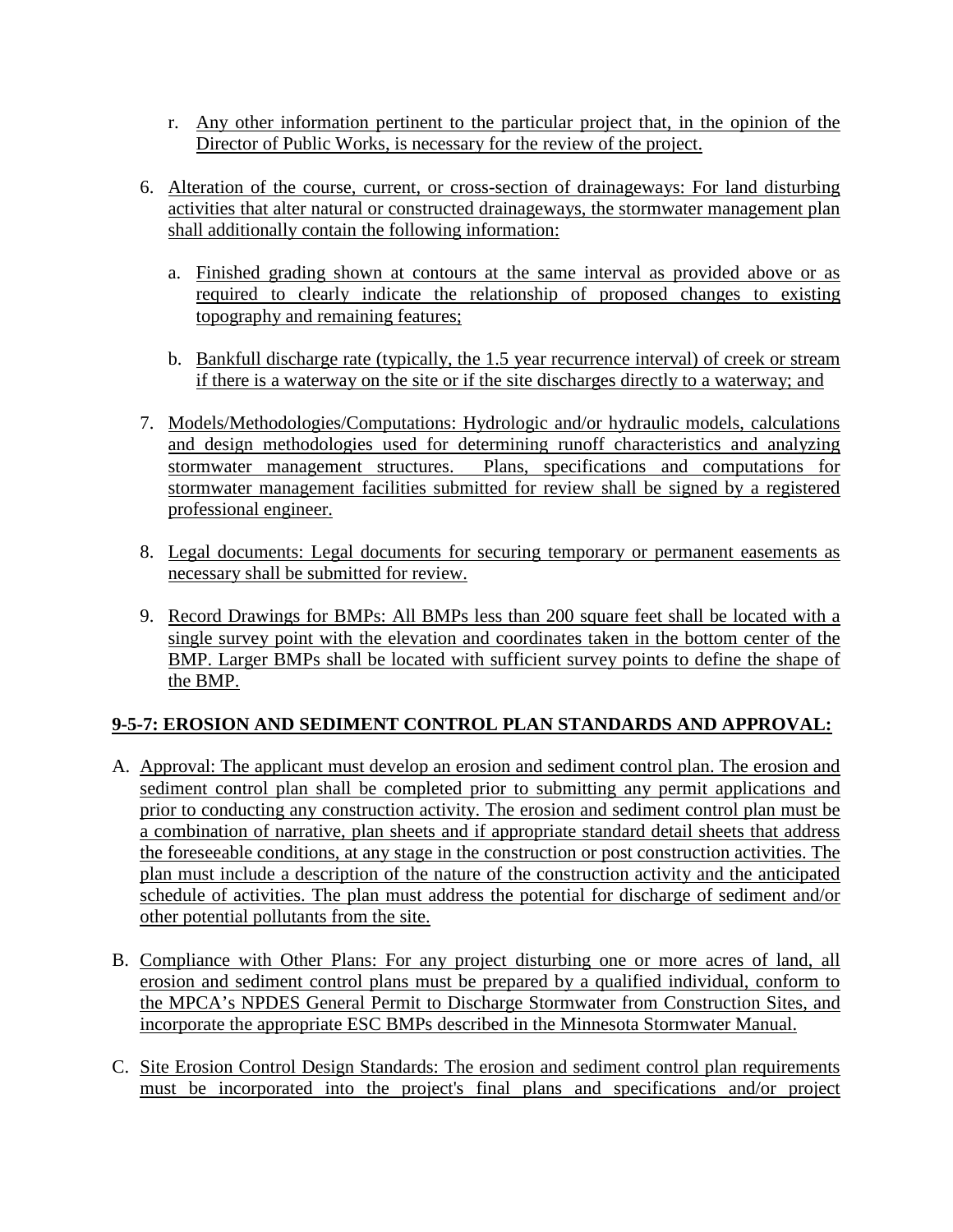documentation, as appropriate. The Site Erosion Control Plan shall include measures to ensure the following standards are fulfilled:

- 1. Sediment control practices must minimize sediment from entering surface waters, including curb and gutter systems and storm sewer inlets.
- 2. Temporary or permanent drainage ditches and sediment basins that are designed as part of a treatment system (e.g., ditches with rock check dams) require sediment control practices as appropriate for site conditions.
- 3. In order to maintain sheet flow and minimize rills and/or gullies, there shall be no unbroken slope length of greater than 75 feet for slopes with a grade of 3:1 or steeper.
- 4. To limit soil erosion, all exposed soil areas must be stabilized as soon as possible but in no case later than 14 days after the construction activity in that portion of the site has temporarily or permanently ceased.
- 5. Sediment control practices must be established on all down gradient perimeters before any upgradient land disturbing activities begin. These practices shall remain in place until final stabilization has been established.
- 6. The timing of the installation of sediment control practices may be adjusted to accommodate short-term activities such as clearing or grubbing, or passage of vehicles. Any short-term activity must be completed as quickly as possible and the sediment control practices must be installed immediately after the activity is completed. However, sediment control practices must be installed before the next precipitation event even if the activity is not complete.
- 7. All storm drain inlets must be protected by appropriate BMPs during construction until all sources with potential for discharging to the inlet have been stabilized.
- 8. Temporary soil stockpiles must have silt fence or other effective sediment controls, and shall not be placed in surface waters, including stormwater conveyances such as curb and gutter systems, conduits, or ditches.
- 9. Vehicle tracking of sediment from the construction site (or onto streets within the site) must be minimized by BMPs such as stone pads, concrete or steel wash racks, or equivalent systems. Street sweeping must be used if such BMPs are not adequate to prevent sediment from being tracked onto the street.
- D. Inspection and Maintenance:
	- 1. The contractor shall designate a ESC Technician that shall:
		- a. Be familiar with all aspects of a given site's ESC activities.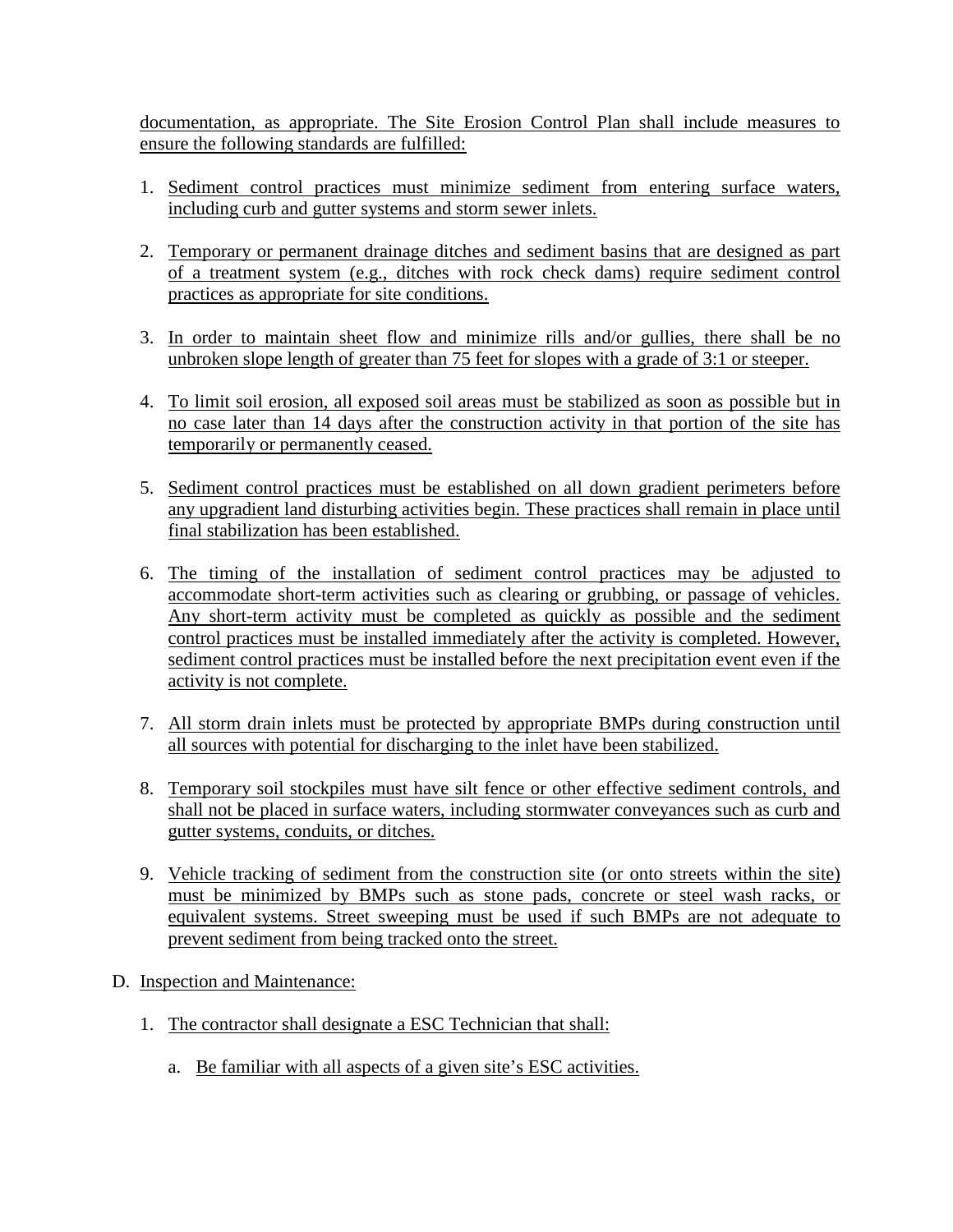- b. Be responsible for all inspections, record keeping, communication, and/or coordination with the City, and implementation of required corrective actions.
- c. Be available to visit the site during working hours within four hours of notification by the Director of Public Works.
- d. Provide written documentation, with submittal of the Stormwater Pollution Prevention Permit application, of successful completion of ESC training as defined below, or other training/certification program approved by the Director of Public Works.
- 2. The ESC Technician must routinely inspect the entire construction site once every seven (7) days during active construction and within 24 hours after a rainfall event greater than 0.5 inches in 24 hours.
- 3. All inspections and maintenance conducted during construction must be recorded in writing and these records must be retained with the erosion and sediment control plan.
- 4. All erosion prevention and sediment control BMPs must be inspected to ensure integrity and effectiveness. All nonfunctional BMPs must be repaired, replaced, or supplemented with functional BMPs within 24 hours after discovery, or as soon as field conditions allow access.
- 5. The owner and operator are responsible for the operation and maintenance of temporary and permanent water quality management BMP/IMPs, as well as all erosion prevention and sediment control BMPs, for the duration of the construction work at the site.
- 6. If sediment escapes the construction site, off-site accumulations of sediment must be removed in a manner and at a frequency sufficient to minimize off-site impacts.

# **9-5-8: STORMWATER MANAGEMENT PLAN STANDARDS AND APPROVAL:**

A. Approval: No stormwater management plan which fails to meet the standards contained in this section shall be approved. All proposed projects required to submit a stormwater management plan, as per subsection 9-5-5(A) of this chapter, shall incorporate the erosion and sediment control plan requirements set forth in sections 9-5-6 and 9-5-7 of this chapter into the stormwater management plan.

The City may prohibit or restrict the use of stormwater infiltration practices when soil conditions, groundwater supply issues, safety issues, snow removal, and other concerns would show such practices to be impractical or unsafe. All such exceptions must be approved by the Director of Public Works. Specific prohibitions and restrictions on infiltration practices are:

1. Infiltration systems are prohibited: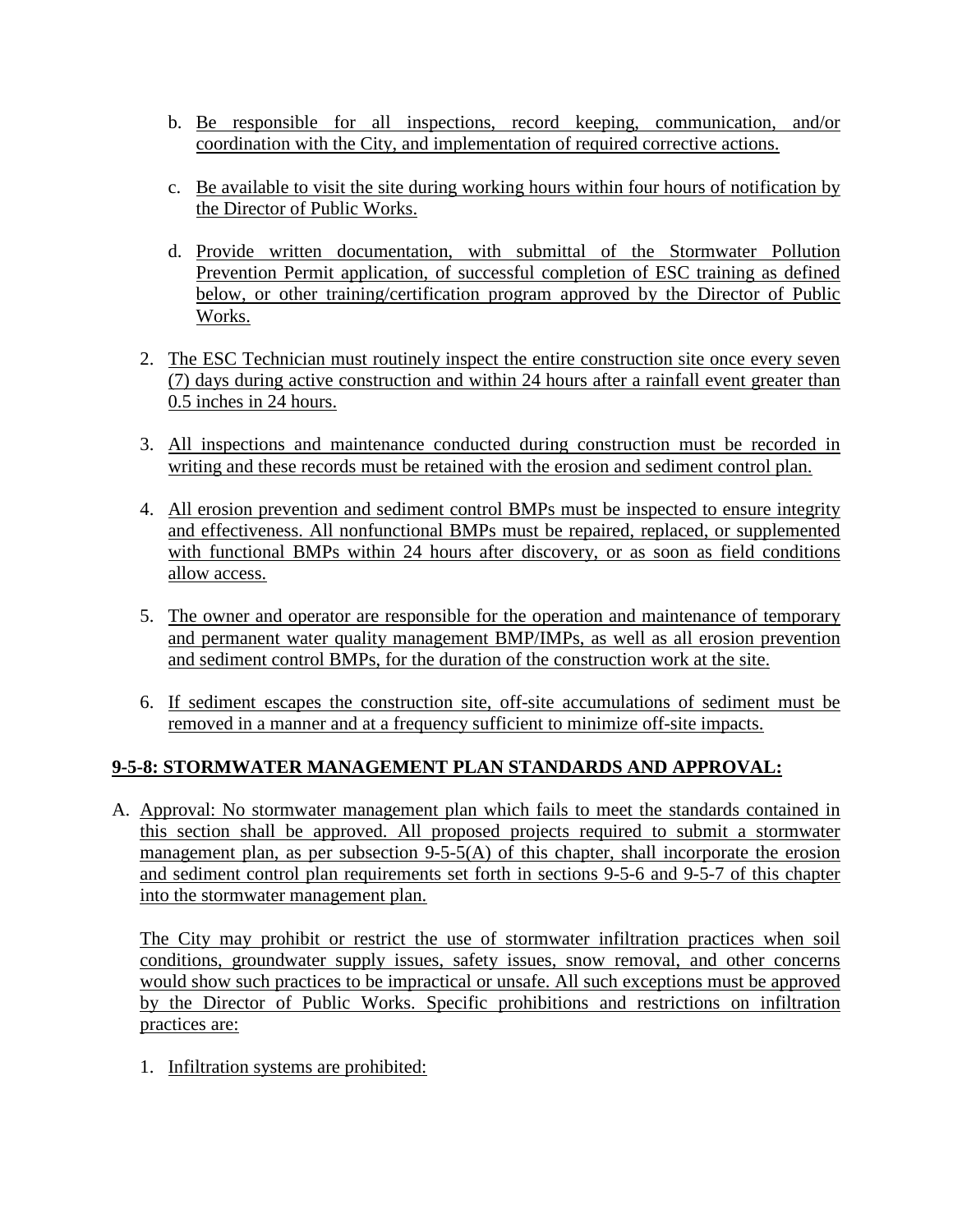- a. Where industrial facilities are not authorized to infiltrate industrial stormwater under an NPDES/SDS Industrial Stormwater Permit issued by MPCA.
- b. Where vehicle fueling and maintenance occur.
- c. Where the bottom of the infiltration basin is less than 3 feet to bedrock or seasonally saturated soils.
- d. Where high levels of contaminants in soil or groundwater will be mobilized by infiltration.
- e. Within areas designated as Very High Vulnerability and High Vulnerability within a Drinking Water Supply Management Area (DWSMA).
- 2. The City restricts the use of infiltration systems in areas:
	- a. Low permeability soils (i.e., Hydrologic Soil Group D soils) or where a confining layer exists below the proposed basin.
	- b. Within 1,000 feet upgradient or 100 feet down gradient of active karst features.
	- c. Within the areas designated as: Moderate Vulnerability; and Low to Very Low Vulnerability within a Drinking Water Supply Management Area (DWSMA).
	- d. Where soil infiltration rates are more than 8.3 inches per hour.
- 3. For linear projects where the lack of right-of-way precludes the installation of volume control practices that require volume control in accordance with subsection 9-5-8(D)(1) of this chapter, the City may allow a lesser volume control on the construction site provided a reasonable attempt has been made to obtain right-of-way during the project planning process and:
	- a. One or more of the prohibited or restricted site conditions listed above exists; and
	- b. The owner implements other practices (e.g., evapo-transpiration, reuse, conservation design, green roofs, etc.) on the site that may not fully meet the volume control requirements.
- B. Compliance with Other Plans: All stormwater management plans must be prepared in accordance with the City Plans, City permits, TMDL allocation plans, and other special district plans as adopted and amended from time to time.
- C. Stormwater Management Criteria for Permanent Facilities: The applicant shall install or construct, on or for the proposed land disturbing or development activity, all stormwater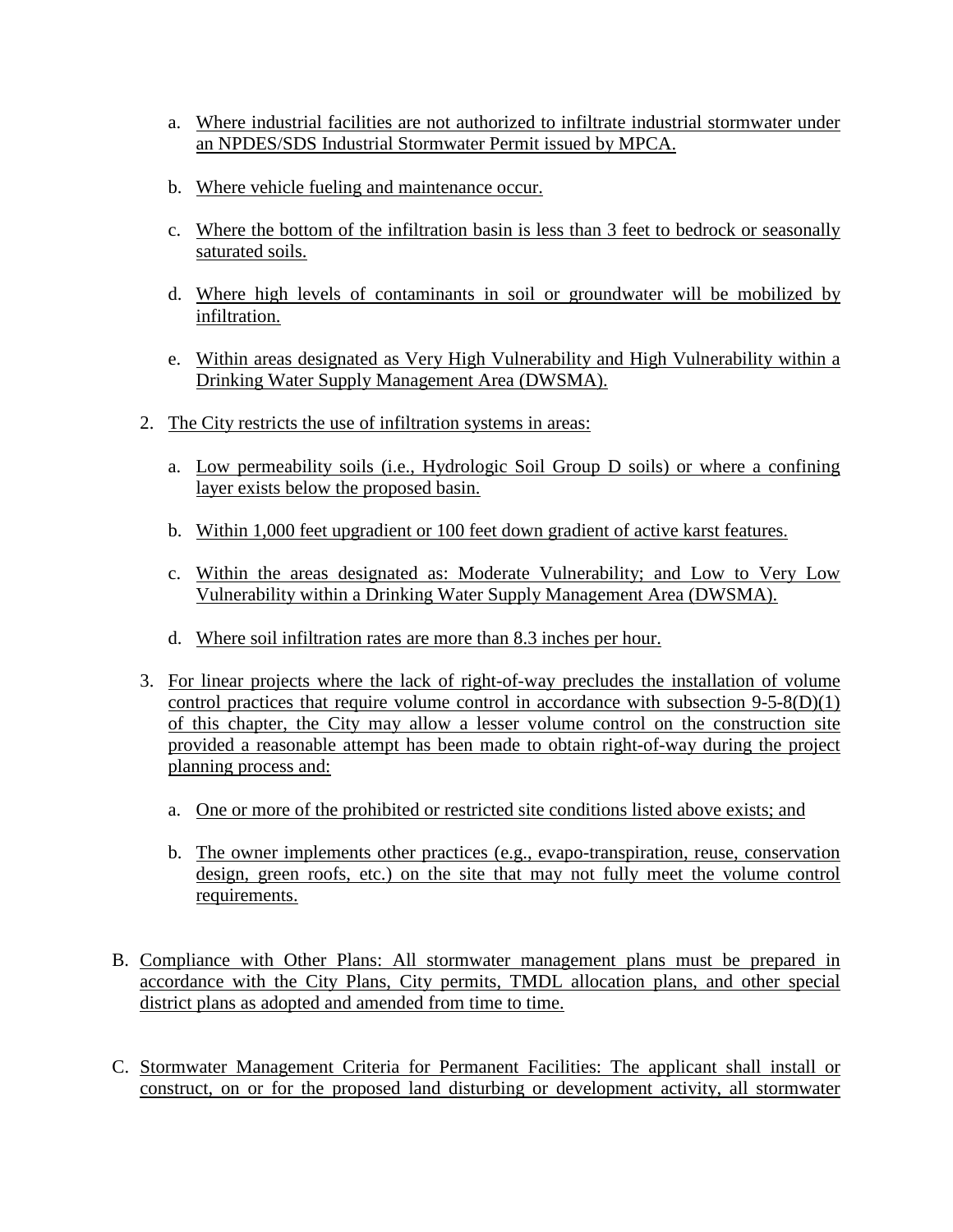management facilities necessary to manage increased runoff in compliance with design standards set forth in the Inver Grove Heights Stormwater Manual – Northwest Area (2006) and all subsequent revisions and as directed by the Director of Public Works.

- 1. Stormwater BMPs and IMPs shall infiltrate 1.0 inch of runoff from new impervious surfaces for new developments. For redevelopment projects, stormwater BMPs and IMPs shall infiltrate 1.0 inch of runoff from new and redeveloped impervious.
- 2. Pollutant Removal Requirements:
	- a. For projects that have met the infiltration/volume control requirements above, the pollutant removal requirements are considered to be met.
	- b. For projects where infiltration is prohibited or restricted (see subsections 9-5-  $8(A)(3)(a)$  and  $9-5-8(A)(3)(b)$  of this chapter), the following pollutant removal standards apply prior to site discharge reaching a downstream receiving water: achieve a minimum 85% removal of total suspended solids and minimum 55% removal of total phosphorus.
	- c. For redevelopment projects, BMPs shall be such that there is a net reduction in phosphorus and total suspended solids loading from the redevelopment site when compared to the existing (currently developed) site.
	- d. Where projects propose multiple BMPs in a treatment train approach to meet the pollutant removal requirements, at least 50% of the project area shall be treated in BMPs located in the upstream areas of the site.
- 3. Low Impact Development (LID), or Green Infrastructure, design concepts shall be incorporated into development projects located in the Northwest Area and in other landlocked basins in the City. In all other parts of the City, LID design concepts must be implemented where ever possible. Specific LID-related requirements for the Northwest Area and other land locked basin areas include:
	- a. Post development runoff volume must match predevelopment runoff volume for the 5-year 24-hour event.
	- b. Proposed developments must use infiltration raingardens, vegetated swales, parking lot bioretention, infiltration basins/trenches, disconnection of impervious surfaces, green roofs, and other LID techniques.
	- c. Mass grading should be avoided to reduce compaction of natural/open space areas.
	- d. Joint parking and shared driveway arrangements are encouraged.
	- e. Pervious materials may be used for parking lot surfaces and are encouraged for single-family residential driveways.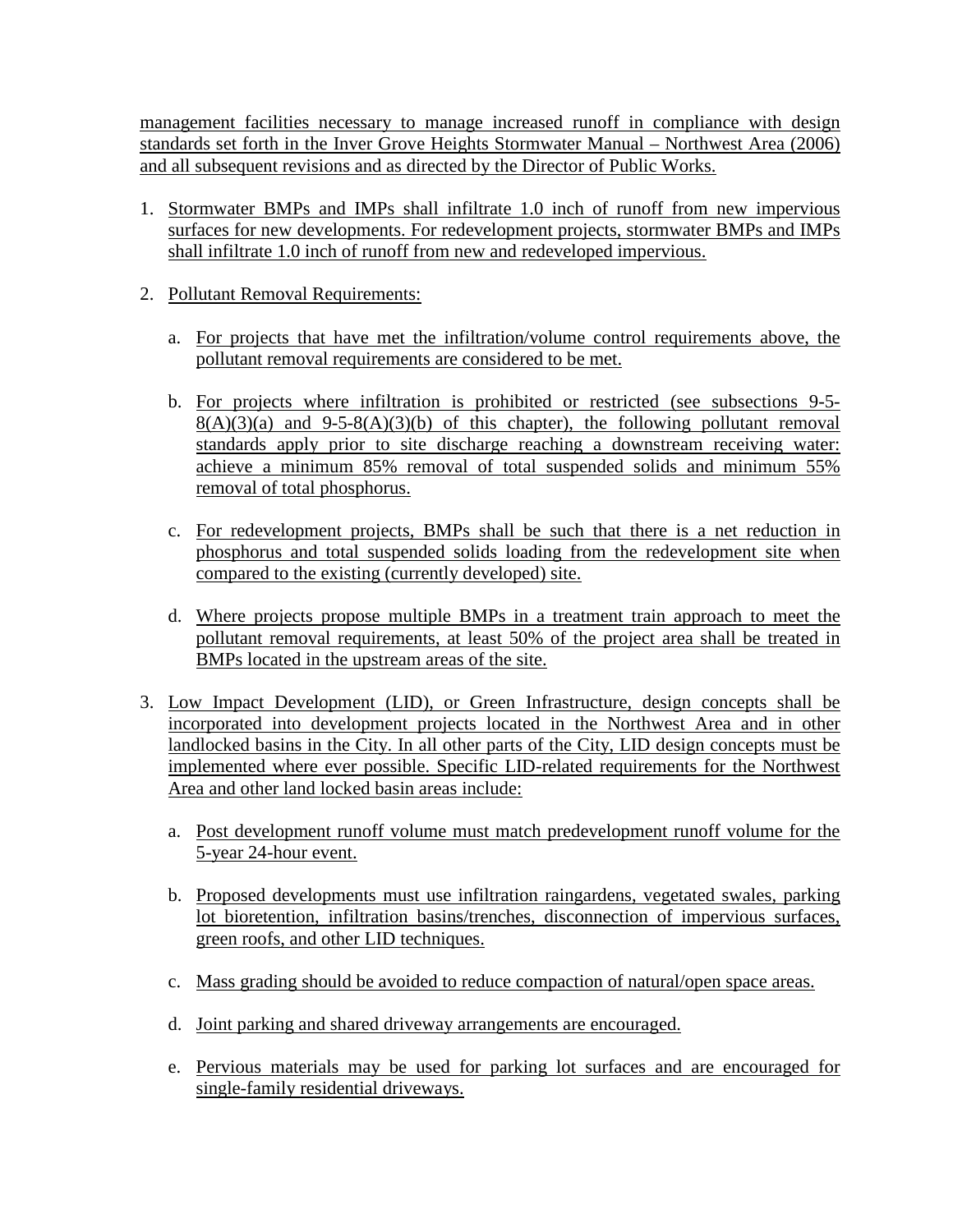- f. Parking lot curbing generally must be flat (ribbon curb) or have breaks at regular intervals (curb cuts) to convey runoff into the stormwater system.
- g. Residential downspouts and sump pumps must discharge to cisterns and/or permeable surfaces. Non-residential downspouts and sump pumps must meet this requirement if reasonably possible.
- h. Narrower street widths are allowed, with restrictions.
- 4. Applicants shall include methods for reducing the amount of impervious surface on their sites. Methods to use include:
	- a. Reducing road widths, such as allowing parking on only one side of a residential street.
	- b. Eliminating pavement in the center of cul-de-sacs.
	- c. Reducing sidewalk widths.
	- d. Allowing and providing for shared parking.
	- e. Creating a smaller building footprint (e.g., building two-story houses instead of onestory houses).
	- f. Installing semipermeable/permeable paving, where feasible.
- 5. Storm sewer conveyance systems will be designed to provide discharge capacity for the 10 year frequency runoff event. The City may allow variances to this standard in areas where a new storm sewer system would connect to an existing storm sewer system that does not have and is not expected in the future to have a 10 year capacity. The portions of the system that convey outflows from ponding areas will be sized to convey the critical 10 year storm flow or the required 100 year outflow from upstream ponding areas, whichever is greater. The storm sewer systems shall be designed for 10 year storm events and their performance shall be analyzed for storms exceeding the design storm.
- 6. Post-development peak discharge rates shall not exceed existing discharge rates for the 2 year, 5-year, 10-year, and 100-year (50 percent, 20 percent, 10 percent, and 1 percent probability) 24-hour duration storm events. Hydrologic modeling to calculate the flood levels resulting from the 2-year, 5-year, 10-year, and 100-year 24-hour duration storm events shall be submitted for review.
- 7. Atlas 14 precipitation and storm distribution data shall be used for all hydrologic/hydraulic analyses.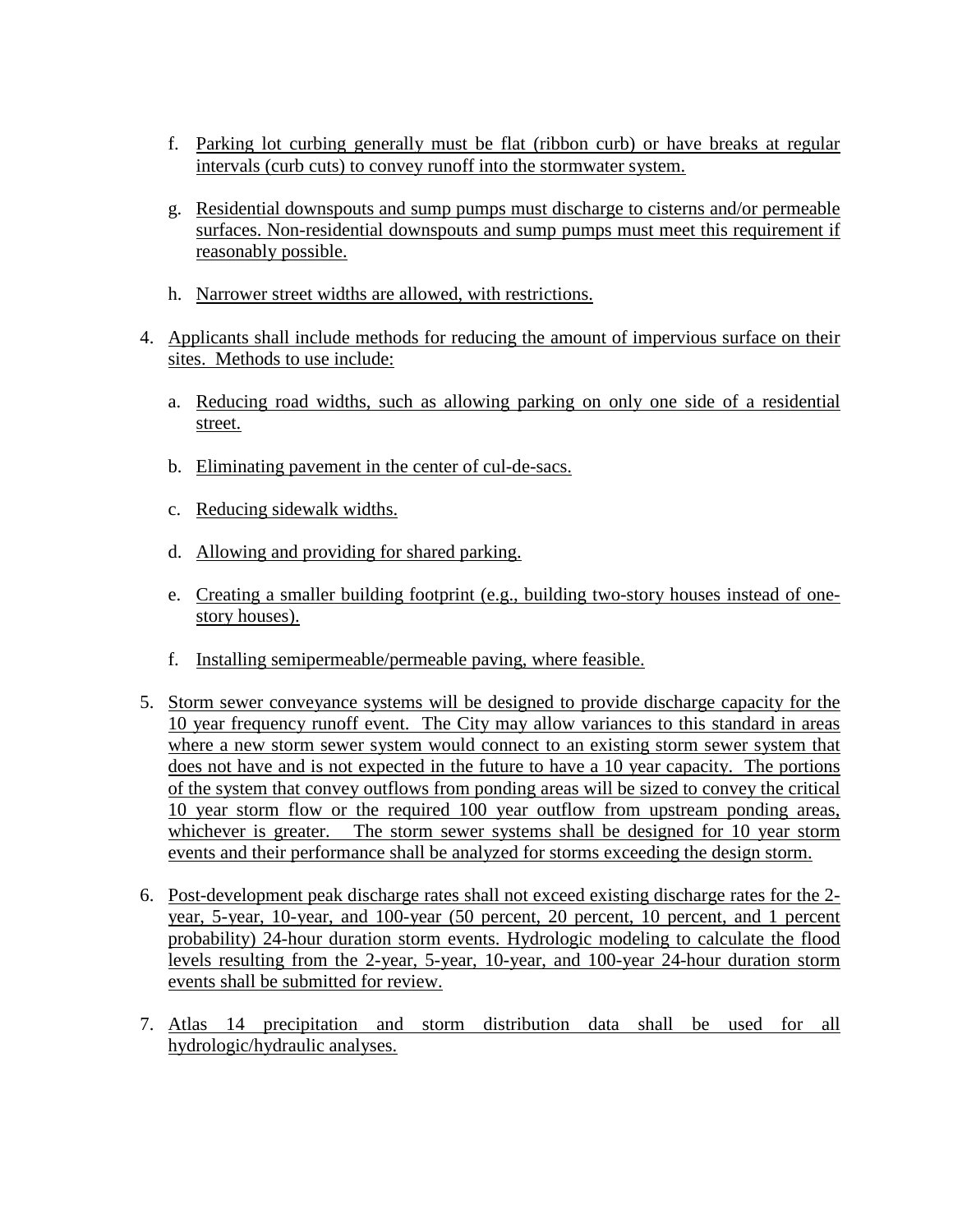- 8. The City will require the incorporation of emergency overflow structures (e.g., swales, spillways), where feasible, into pond outlet structure designs to prevent undesired flooding resulting from storms larger than the 100-year (1 percent) event or plugged outlet conditions.
- 9. All ponds shall use multi-stage outlets where needed to control flows from smaller, less frequent storms and help maintain base flows in downstream open channels. Pipes entering wet ponds shall have the invert elevation set 0.5 feet below the pond normal water level.
- 10. For culvert outlet velocities less than or equal to 4 fps, check shear stress to determine if vegetation or riprap will be adequate. If vegetation is used, temporary erosion control during and immediately follow construction shall be used until vegetation becomes established. For velocities greater than 4 fps, energy dissipaters shall be designed in accordance with MnDOT Design Criteria.
- 11. The placement of skimming devices at the outlet of all on-site detention basins to capture trash and floatable debris is required.
- 12. For landlocked basin areas only the existing tributary area will be allowed to discharge to a landlocked basin, unless provisions have been made for an outlet from the basin. The water quality and flooding impacts of proposed outlets from landlocked basins on downstream water resources shall be evaluated.
- 13. The Lowest Floor Elevation (LFE) of any structure adjacent to an inundation area with an outlet shall be at least two (2) feet above the 100-year flood level. For the purposes of this section, structure means a walled and roofed building, including gas or liquid storage tanks, which are principally above ground. The term includes recreational vehicles and travel trailers on site for more than 180 days.
- 14. The Lowest Floor Elevation (LFE) of any structure (as described in Item 13) adjacent to a landlocked basin or inundation area shall meet the following standards and as illustrated in Figure 1:
	- a. Scenario 1: Where the 100-year flood level is 0 to 6 feet below the natural overflow elevation (NOF) the LFE shall be the greater of the 100-year elevation plus 2 feet or the NOF plus 1 foot. The NOF must be maintained and an easement obtained over the NOF.
	- b. Scenario 2: Where the 100-year flood level is 6 to 18 feet below the NOF, the LFE shall be the 100-year elevation plus 6 feet. The overflow shall consist of a drop inlet having a minimum pipe diameter of 18 inches and an invert set 4 feet above the 100year flood level.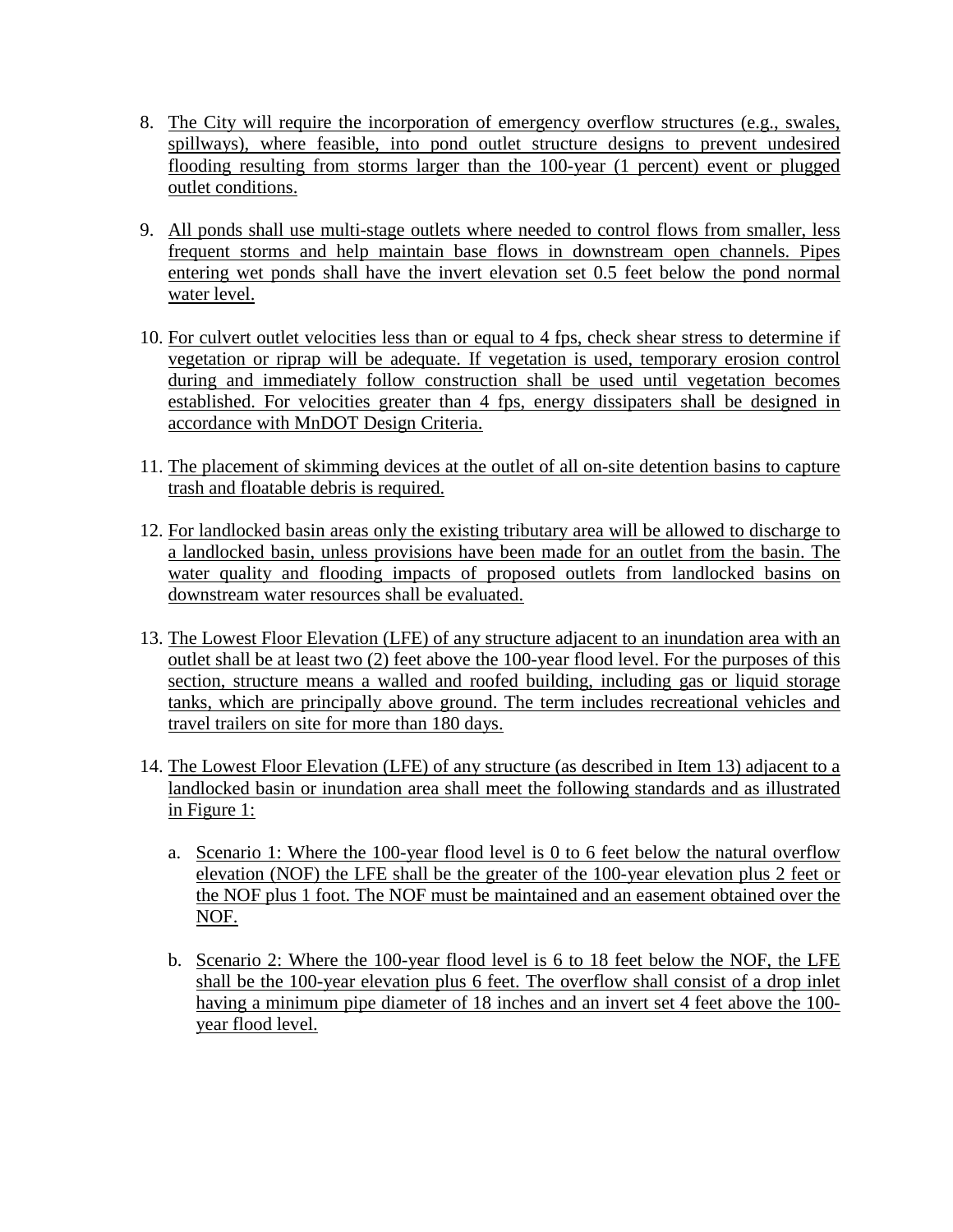- c. Scenario 3: Where the 100-year flood level is more than 18 feet below the NOF, the LFE shall be the 100-year elevation plus 10 feet. The overflow shall include an easement corridor and contingency for a future gravity outlet or lift station outlet.
- d. For all landlocked basins, the LFE shall be set at least 1 foot above the greater of the back-to-back 100-year storm event and a 100-year 10-day snow melt.



**Figure 1: Lowest Floor Elevation Standards for Landlocked Basins**

- 15. The City may allow non-building structures or fill with an inundation area, provided the structure or fill is placed in an area where the 100-year flood level is not more than 18 inches in depth in the location of the activity, and the activity does not result in any loss of flood storage volume or result in an increase in the regulatory flood elevation.
- D. Mitigation For Permanent Facilities: If the applicant, in consultation with the Director of Public Works, believes that the requirements for volume control, TP and/or TSS cannot be met on the site of the original construction activity, the applicant may request to pursue mitigation off-site and provide appropriate documentation to the city as support for a request to pursue mitigation. The proposed mitigation must meet the following criteria:
	- 1. Mitigation project areas should be selected in the following order of preference and in consultation and with approval by the city:
		- a. Locations that yield benefits to the same receiving water that receives runoff from the original construction activity.
		- b. Locations within the same Department of Natural Resource (DNR) catchment area (or City subwatershed area shown in the WRMP) as the original construction activity.
		- c. Locations in the next adjacent DNR catchment area (or City subwatershed area shown in the WRMP) up-stream.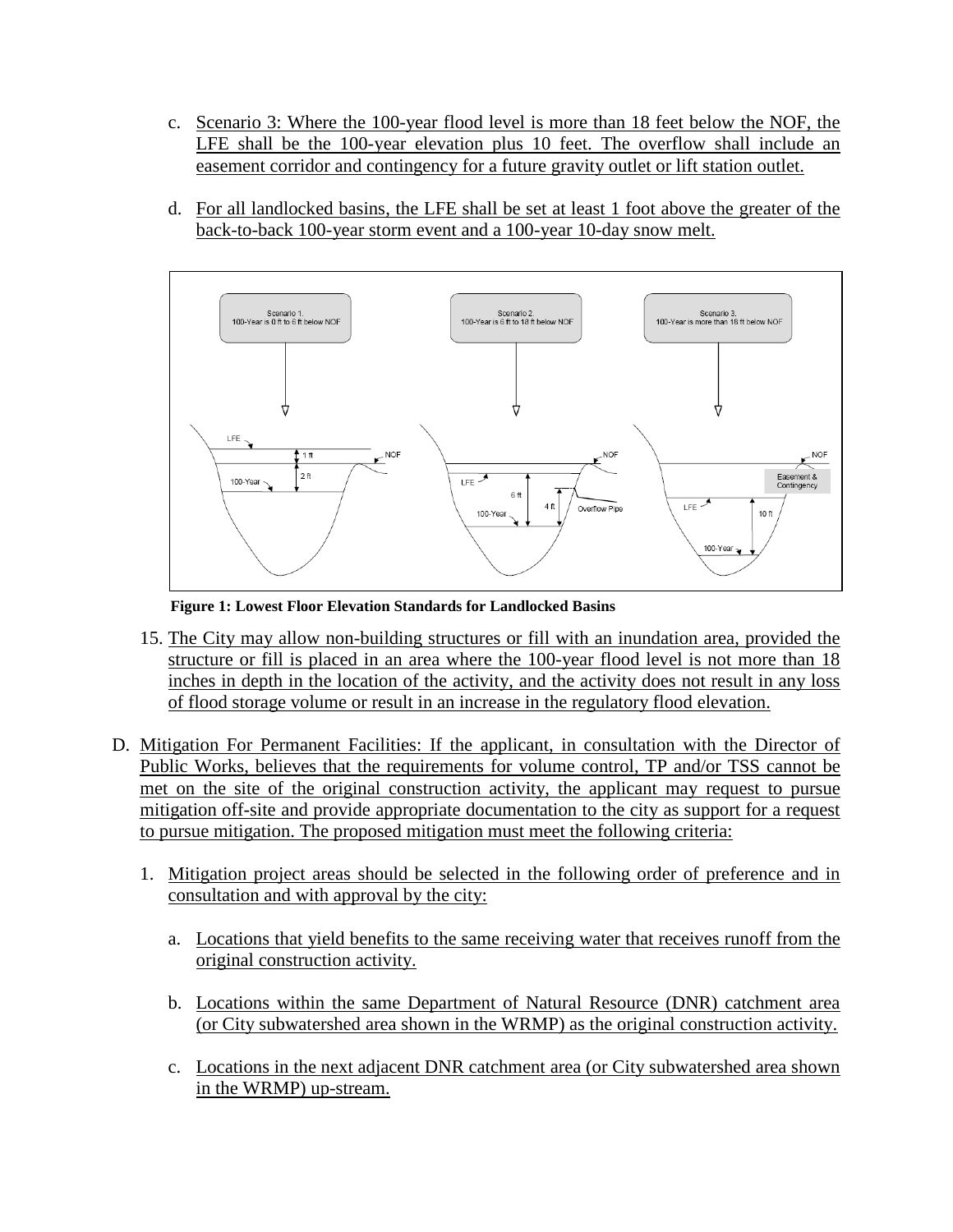- d. Priority locations within the city.
- 2. Mitigation projects must involve the creation of new structural stormwater BMPs, the retrofit of existing structural stormwater BMPs, or the use of a properly designed regional structural stormwater BMP.
- 3. Routine maintenance of structural stormwater BMPs required by this section cannot be used to meet mitigation requirements.
- 4. Mitigation projects must be completed within 24 months after the start of the original construction activity.
- 5. If the mitigation project is a private structural stormwater BMP and the city is not responsible for long-term maintenance of the project, the city will require written and recorded documentation of maintenance responsibilities.
- E. Models/Methodologies/Computations: Hydrologic models and design methodologies used for determining runoff characteristics and analyzing stormwater management structures shall be as set forth in the Inver Grove Heights Stormwater Manual – Northwest Area (2006) and all subsequent revisions and as directed by the Director of Public Works.
- F. Legal Documents: Legal documents for securing permanent easements as necessary shall be submitted for review. Easements extending up to at least the 100-year flood elevation over floodplains, detention areas, wetlands, ditches, and all other parts of the stormwater system shall be conveyed to the City.

## **9-5-9: STORMWATER AND URBAN RUNOFF POLLUTION CONTROL:**

- A. Good Housekeeping Provisions: Any owner or occupant of property within the City shall comply with the following good housekeeping requirements:
	- 1. No person shall leave, deposit, discharge, dump, or otherwise expose any chemical or septic waste in an area where discharge to streets or storm drain systems may occur. This section shall apply to both actual and potential discharges.
	- 2. Runoff of water from residential property shall be minimized to the maximum extent practicable. Runoff of water from the washing down of paved areas in commercial or industrial property is prohibited unless necessary for health or safety purposes and not in violation of any other provision of the City's Code.
	- 3. Storage of Materials, Machinery, and Equipment:
		- a. Objects, such as motor vehicle parts, containing grease, oil or other hazardous substances, and unsealed receptacles containing hazardous materials, shall not be stored in areas susceptible to runoff.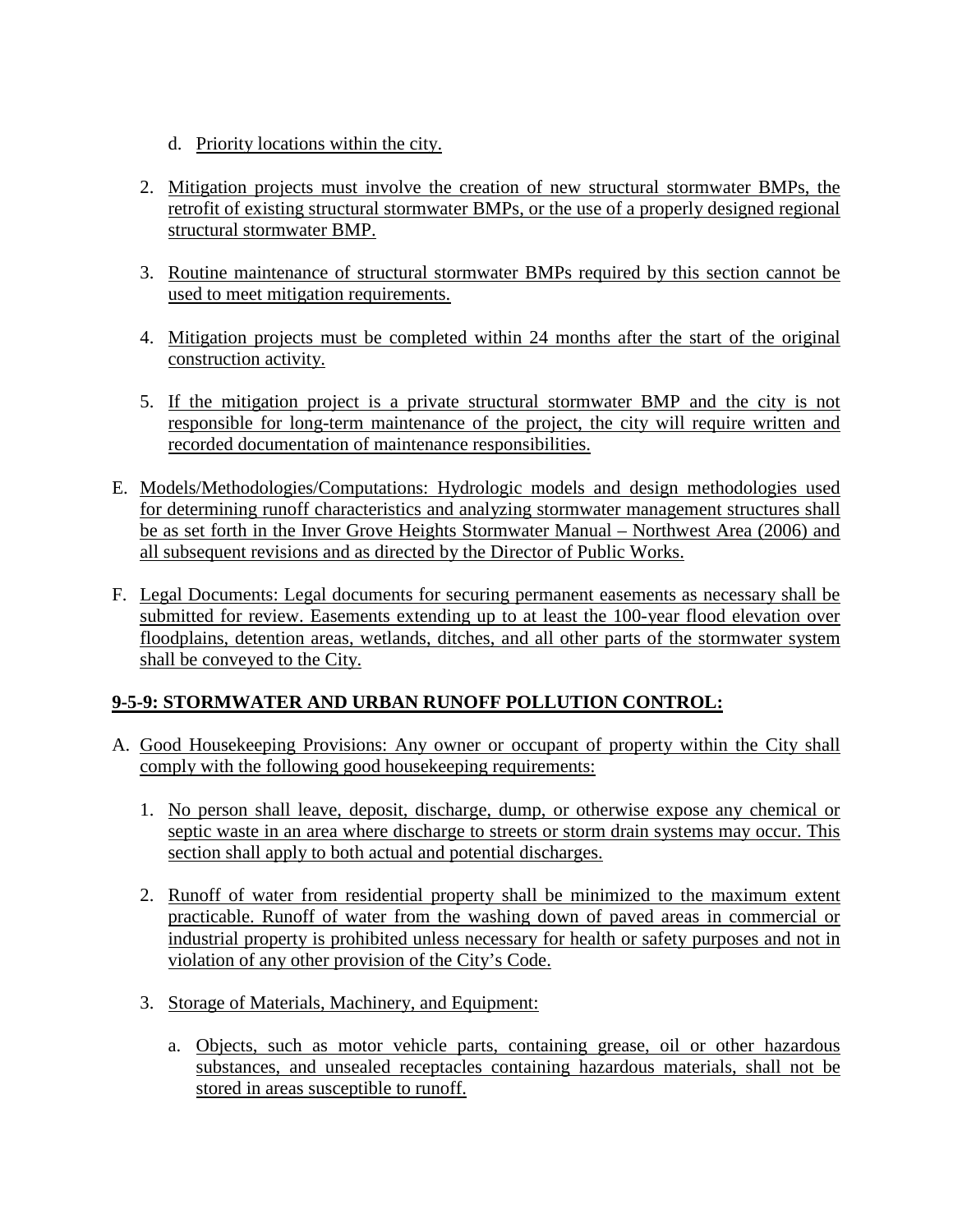- b. Any machinery or equipment which is to be repaired or maintained in areas susceptible to runoff shall be placed in a confined area to contain leaks, spills, or discharges.
- B. Removal of Debris and Residue: All motor vehicle parking lots located in areas susceptible to runoff shall be kept clean of debris and residues. Such debris shall be collected and disposed of properly. Fuel and chemical residue or other types of potentially harmful material, such as animal waste, garbage or batteries, which are located in an area susceptible to runoff, shall be removed as soon as possible and disposed of properly. Household hazardous waste may be disposed of through the County collection program or at any other appropriate disposal site and shall not be placed in a trash container.

## **9-5-10: MAINTENANCE OF PERMANENT STORMWATER FACILITIES:**

- A. Maintenance of stormwater pollution prevention BMPs shall meet the following minimum standards:
	- 1. All stormwater pollution prevention BMPs shall be designed to minimize the need for maintenance, to provide access for maintenance purposes, and to be structurally sound.
	- 2. All stormwater pollution prevention BMPs shall have a plan of operation and maintenance that assures continued effective functionality as designed.
	- 3. Upon completion of all construction on a given site, stormwater pollution prevention BMPs shall be maintained as necessary to return the BMP to its original design function and capacity.
- B. Assignment of responsibility for maintenance of facilities, associated costs, and necessary easements are detailed in the stormwater facilities maintenance agreement or improvement agreement for the project.
- C. If site features/BMPs that are implemented to comply with the permanent stormwater requirements change such that a reduction in the intended design function and capacity is determined by the City, the owner will be required to maintain the BMP to restore the intended design function and capacity of the BMP, modify the BMP or create a new BMP(s) to ensure that the features/BMPs on site meet the intended design function and capacity.

## **9-5-11: PENALTY, ENFORCEMENT, RIGHT OF ENTRY:**

A. Any person, firm or corporation violating any provision of this chapter shall be fined as provided in section 1-4-1 of this code, and a separate offense shall be deemed committed on each day during or on which a violation occurs or continues. (1974 Code 430.21; amd. 2008 Code)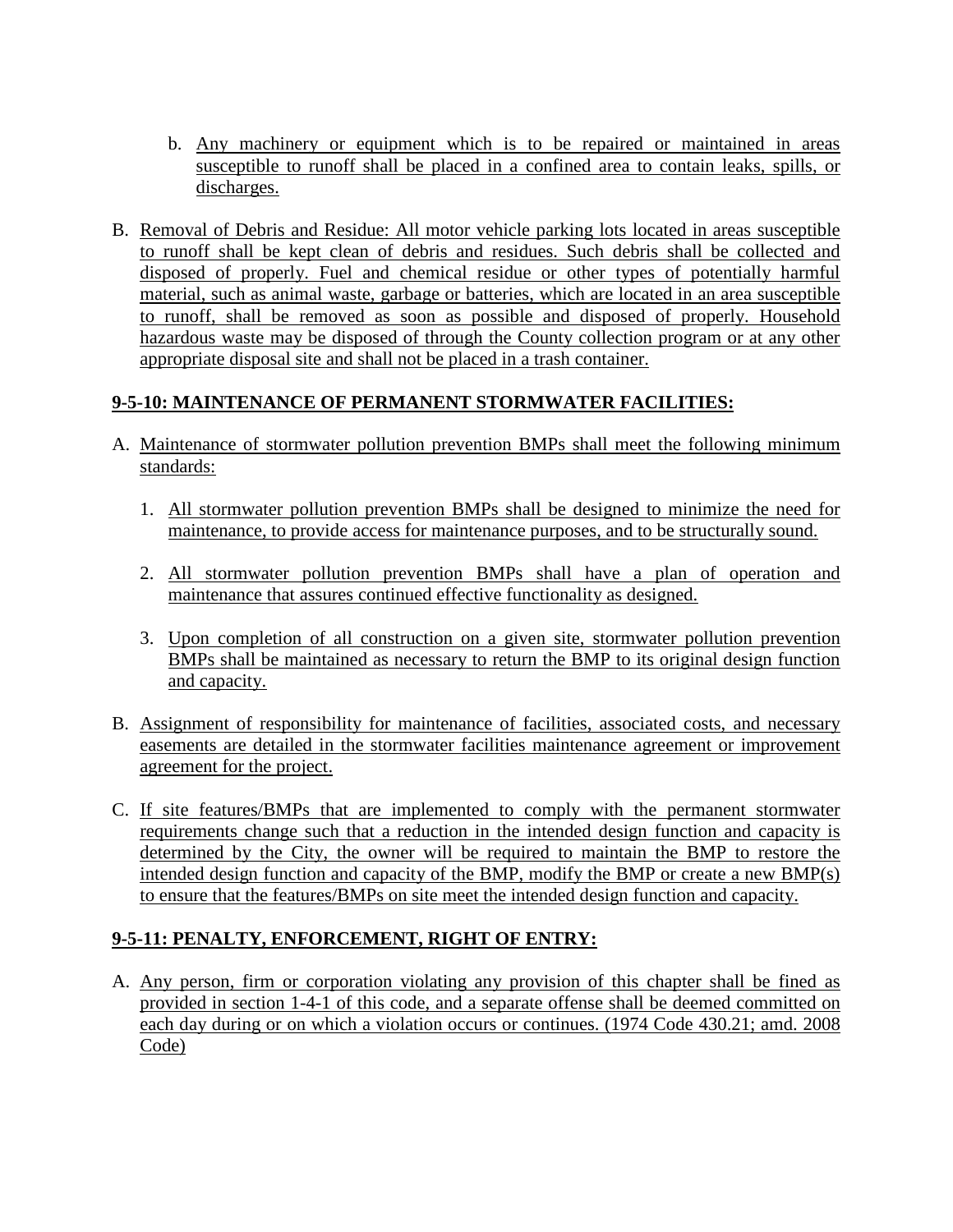- B. The Director of Public Works may inspect construction sites for compliance with provisions of this ordinance.
- C. Notification of Failure of the Erosion and Sediment Control Plan or Stormwater Management Plan.
	- 1. Notification by City: If upon notification by the City of an observed failure of the erosion and sediment control plan or stormwater management plan measures, the contractor fails to correct the failure within Forty-eight (48) hours after notification by the City or the time specified by the City, the City, at its discretion, may begin corrective work.
	- 2. Erosion Off-Site: If erosion breaches the perimeter of the site, the applicant shall immediately develop a cleanup and restoration plan, obtain the right-of-entry from the adjoining property owner, and implement the cleanup and restoration plan within fortyeight (48) hours of obtaining the adjoining property owner's permission. In no case, unless written approval is received from the City, may more than seven (7) calendar days go by without corrective action being taken. If in the opinion of the City, the permit holder does not repair the damage caused by the erosion, the City may do the remedial work required.
	- 3. Erosion/Sediment Deposition into Streets, Wetlands, or Water Bodies: The applicant shall immediately cleanup and repair any eroded soils (including tracked soils from construction activities) or sediment that has entered, or appears likely to enter, streets, wetlands, or other water bodies. The applicant shall provide all traffic control and flagging required to protect the traveling public during the cleanup and repair operations.
	- 4. Failure to Do Corrective Work. When an applicant fails to conform to any provision of this chapter within the time stipulated, the City may take the following actions.
		- a. Withhold the scheduling of inspections and/or the issuance of a Certificate of Occupancy.
		- b. Revoke any permit issued by the City to the applicant for the site in question or any other of the applicant's sites within the City's jurisdiction.
		- c. Direct the correction of the deficiency by City staff or by a separate contract. The issuance of a permit constitutes a right-of-entry for the City or its contractor to enter upon the construction site for the purpose of correcting deficiencies in the erosion and sediment controls and stormwater management facilities.
		- d. All costs incurred by the City in correcting erosion and sediment controls and stormwater management deficiencies shall be reimbursed by the applicant. If payment is not made within thirty (30) days after costs are incurred by the City, payment will be made from the applicant's financial securities, as set by other City permits/approvals.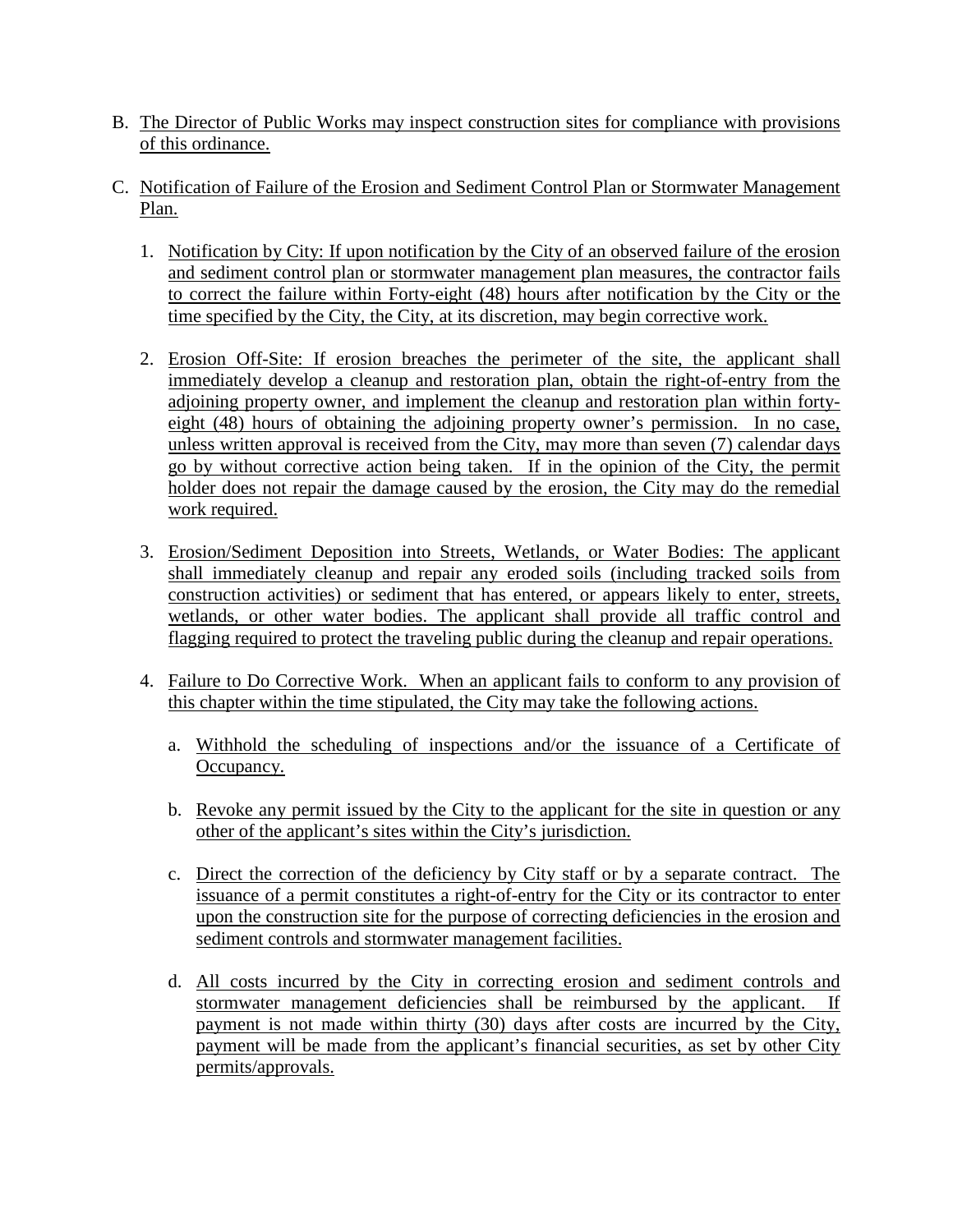- e. If there is an insufficient financial amount in the applicant's financial securities to cover the costs incurred by the City, then the City may assess the remaining amount against the property.
- D. Notification of Need for Maintenance, Repair, or Replacement of Existing Private Stormwater Facilities of a Non-Critical Nature:

If, upon inspection, the City finds that any private stormwater management facilities require maintenance, repair, or replacement, but such deficiencies do not create a critical or imminent threat to adjacent properties, the environment, or other stormwater facilities; the party or parties responsible for the continued operation of the facilities shall be given written notice of the findings, the actions required to correct the situation, and a timetable by which such activities must be completed. Such parties shall have 15 days to reply to the City indicating their response to the notice.

If the responsible party or parties do not complete the necessary activities stipulated by the City Public Works Department, the City, after notice, may order that such activities be completed by the City or its designated contractor and that all costs associated with such activities be certified by the Director of Public Works to the Council. The amount so charged shall be a lien upon the properties benefiting from and utilizing the stormwater facilities maintained, repaired or replaced and shall be added to, become, and form part of the taxes next to be assessed and levied upon such properties. The Council shall, by appropriate resolution, assess the above-mentioned costs against said properties, and certify the same to the County. The same shall be collected and enforced in the same manner as the collection of real estate taxes.

E. Operator Responsibility: The contractor is jointly responsible with the owner for compliance with all portions of the permit and stormwater management plan prior to final completion of construction activities.

# **9-5-12: CONFLICTING PROVISIONS:**

This chapter is not intended to repeal, abrogate, or impair any existing easements, covenants, or deed restrictions. However, where this chapter imposes greater restrictions, the provisions of this chapter shall prevail.

To the extent this Chapter imposes standards that are inconsistent with other City codes or requirements, code or standard that imposes the more restrict requirements shall prevail.